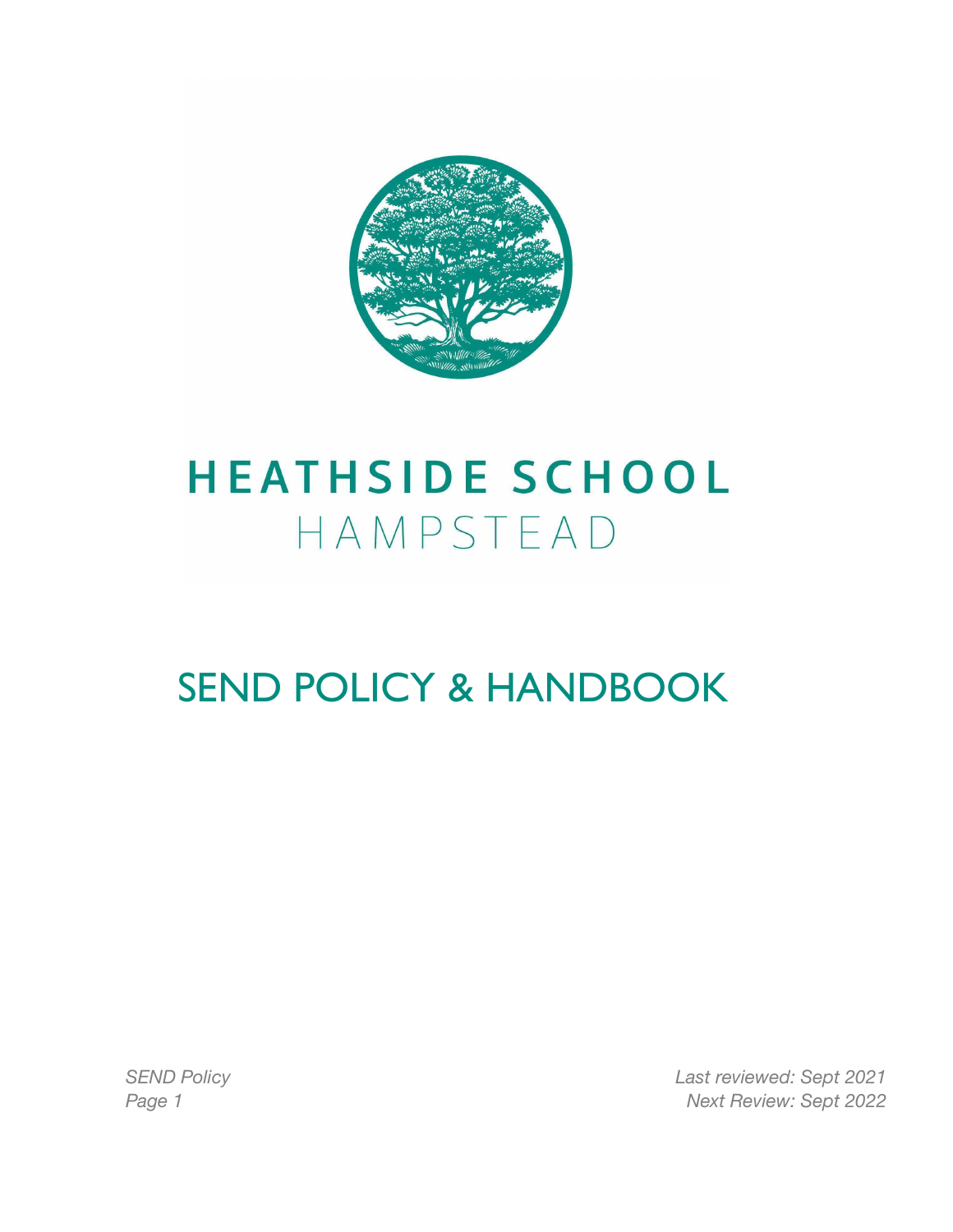# **Table of Contents**

| <b>Heathside School Overview</b>                                          |    |
|---------------------------------------------------------------------------|----|
| I: SEND Ethos and Principles                                              |    |
| 2: Learning Support Roles, Responsibilities and Professional Expectations |    |
| 3: Identification, Assessment and Review of SEND                          | 10 |
| 4: Teachers and TSAs: Working in Partnership                              | 18 |
| 5: Appendix                                                               |    |

### **Heathside School Overview**

Heathside is an inclusive school and we strive to provide the ideal learning environment so that every child can fulfil their potential.Additional support is sometimes required to help pupils thrive academically.

Our focus is on developing pupils' confidence and self-esteem as well as their learning skills, so that our pupils are motivated and develop a love of learning.

"We are all different.There is no such thing as <sup>a</sup> standard or run-of-the-mill human being, but we share the same human spirit. What is important is that we have the ability to create. This creativity can take many forms, from physical achievement to theoretical physics. However difficult life may seem, there is always something you can do and succeed at."

Professor Stephen Hawking London 2012 Paralympic Games Opening Ceremony

*SEND Policy Last reviewed: Sept 2021 Page 2 Next Review: Sept 2022*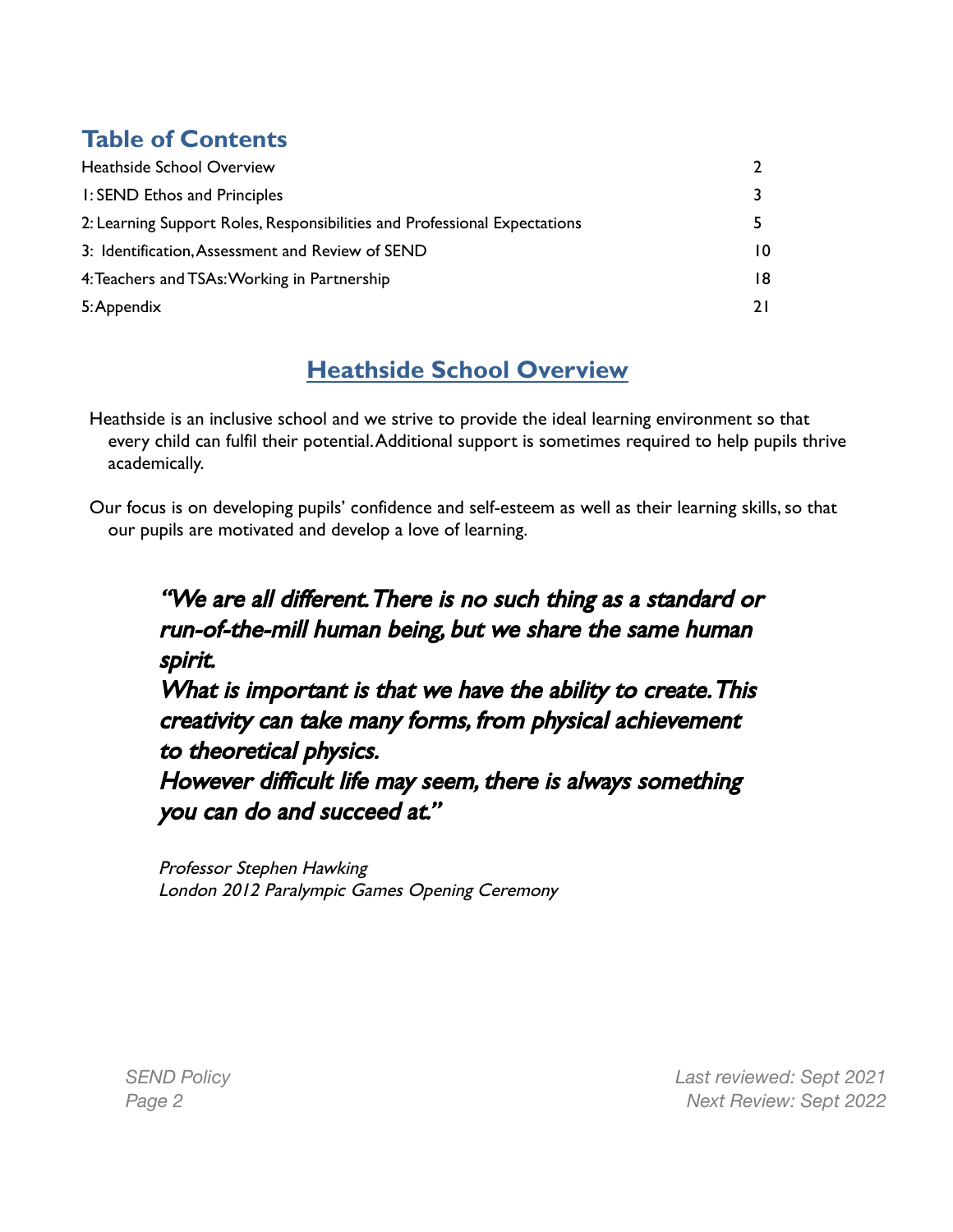# **1: SEND Ethos and Principles**

At Heathside we recognise that some students may need different or additional support at specific times during their school career to meet learning challenges, whilst others may need ongoing support. Heathside makes a commitment to provide outstanding support to all students, planned and delivered to the highest standard by all teaching and support staff.

The *principles* that underpin all support activity at Heathside are:

- Support is available for all students of all abilities who require it, which includes those who are gifted and talented and those for whom barriers to learning exist.
- Inclusion is everyone's responsibility. We recognise that success for every student is dependent on a whole-school approach to inclusion and that this must form the core of all teaching and learning activities at Heathside.
- No child is a label. At Heathside we never assign labels to our students, as we recognise the damage that this can cause to self-esteem and outcomes.While we understand that some diagnoses can be helpful for students to understand their difficulties, we ensure that those difficulties do not define them or our expectations.
- **Early identification** of needs is critical for maximising progress.
- Careful monitoring **of progress** ensures that individuals receive appropriate, carefully planned and personalised support.
- A pro-active approach to employing interventions is used to predict areas of the curriculum that may present additional challenges. Interventions are pre-planned where possible, to ensure continuing success rather than simply responding to failure.At Heathside we do not wait for pupils to experience failure and frustration, we support them to meet the challenges of learning and succeed.

# **Learning Support at Heathside**

All students will experience quality first teaching in all mainstream lessons, in addition to this Teaching Support Assistants will:

- Provide targeted in-class support
- Engage students in 1:1 or small group activities to boost their confidence and proficiency
- Withdraw students from lessons for specific interventions, when and where it is considered appropriate (for example, additional literacy lessons replacing timetabled MFL lessons where pupils are significantly below expected levels for literacy).

*SEND Policy Last reviewed: Sept 2021 Page 3 Next Review: Sept 2022*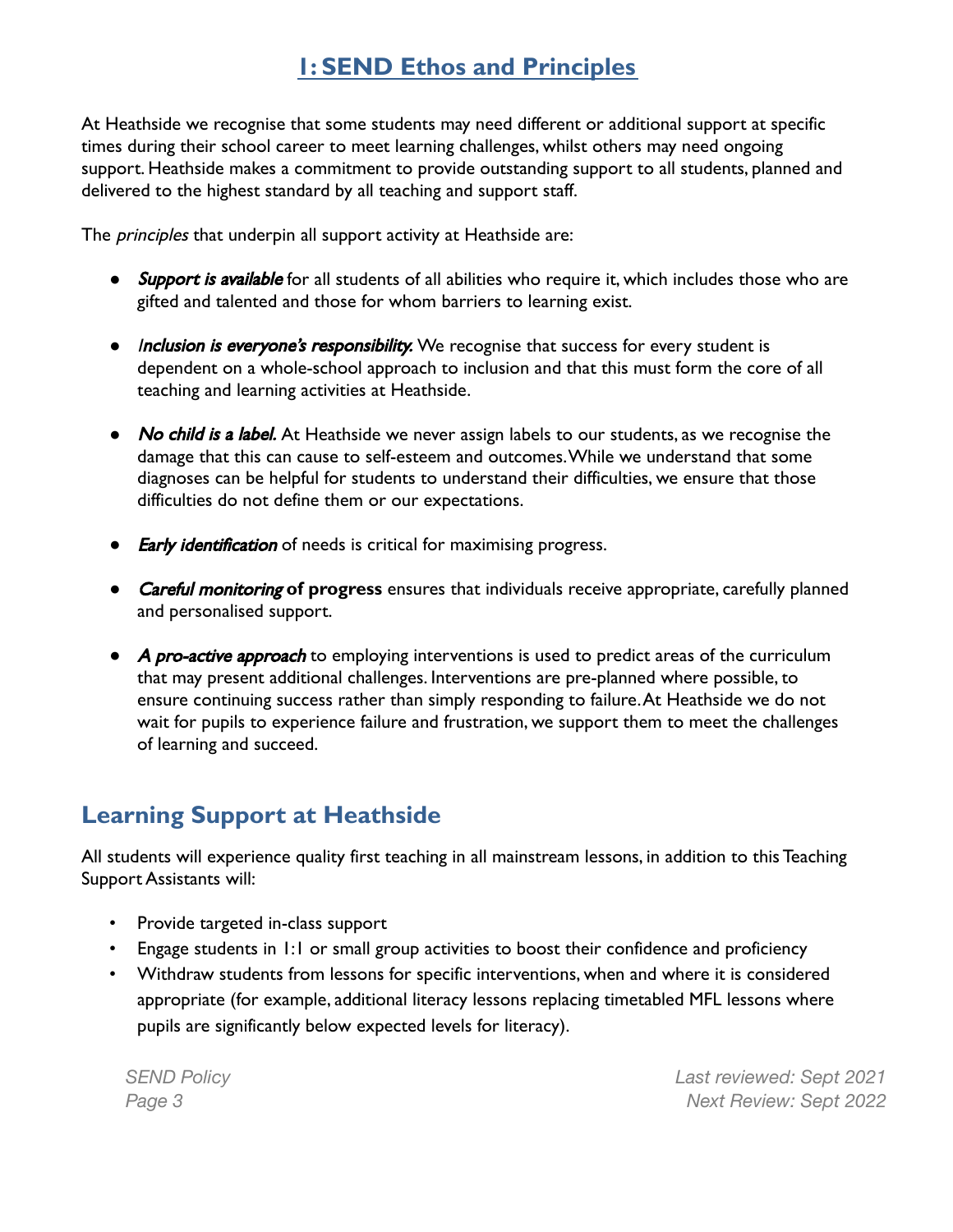- Seek specialist advice and guidance from external agencies for particular special educational needs and disabilities (for example special equipment to support pupils who have a sensory impairment).
- Work with classroom teachers and subject leaders to support them to differentiate effectively
- Maintain good communication with teachers, parents and external professional with regard to their child's progress

#### **Inclusion at Heathside**

At Heathside full participation in all mainstream classes is the overall aim, so that each pupil can benefit alongside their peers from the planned schedule of tailored lessons offered as part of a rounded curriculum.At Heathside we make every effort to ensure knowledgeable and experienced subject teachers deliver the curriculum to all pupils.

Heathside adopts the following definition of Inclusion:

**"Inclusion is a sense of belonging: feeling respected, valued for who you are; feeling a level of supportive energy and commitment from others so than you can do your best work."**

Miller and Katz (2002)

*SEND Policy Last reviewed: Sept 2021 Page 4 Next Review: Sept 2022*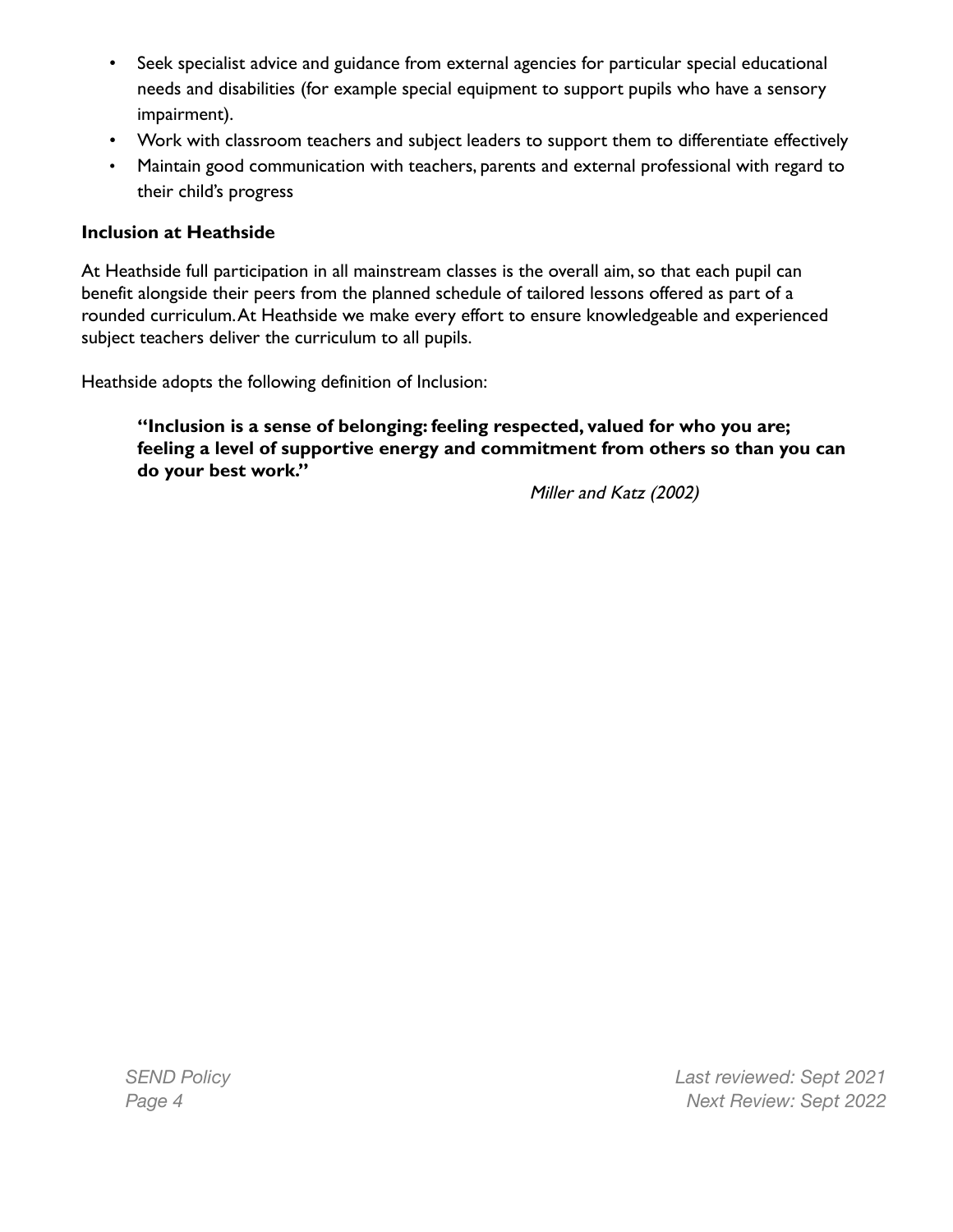# **2: Learning Support Roles, Responsibilities and Professional Expectations**

| <b>Role</b>         | <b>Responsibility</b>        | <b>Name</b>      | <b>Contact</b>               |
|---------------------|------------------------------|------------------|------------------------------|
| Deputy Head         | Overall Strategic            | <b>Nick Shaw</b> | nshaw@heathsideschoolhampst  |
| Inclusion and       | responsibility for the       |                  | ead.com                      |
| Safeguarding /      | SEND departments and         |                  |                              |
| <b>DSL</b>          | outcomes of students         |                  |                              |
|                     | with SEND                    |                  |                              |
| <b>SENDCO Whole</b> | Strategic responsibility for | Louise           | Ishotton@heathsideschoolhamp |
| School              | the school SEND              | Shotton          | stead.com                    |
|                     | department and               |                  |                              |
|                     | outcomes of students         |                  |                              |
|                     | with SEND                    |                  |                              |

#### **Professional Expectations**

All members of the Learning Support team at Heathside are expected to adhere to the highest standards of conduct and professionalism at all times. In addition to the relevant whole-school policies, members of the support team are guided by the Heathside Professional Standards for Learning Support.

The Professional Standards for Learning Support define high standards which are applicable to all learning support professionals at Heathside.The main purpose of these standards is to recognise the status and professionalism of our learning support team and to position their central role within the academy community.

These standards are in line with the expected high standards already in place at Heathside, and provide a framework for supporting professional development, new staff induction and coaching and mentoring.

Heathside recognises the integral role that learning support professionals hold in educating and supporting some of our most vulnerable students. Learning support professionals should act with honesty and integrity to uphold comparable standards to other education professionals, to make the education of pupils their first concern.They constitute a considerable investment of school funding and Heathside takes note of the national picture regarding poor outcomes for support staff-led intervention identified by The Deployment and Impact of Support Staff (DISS) Project (2009)

#### **The four themes**

The Professional Standards for learning support professionals are set out in four themes.

*SEND Policy Last reviewed: Sept 2021 Page 5 Next Review: Sept 2022*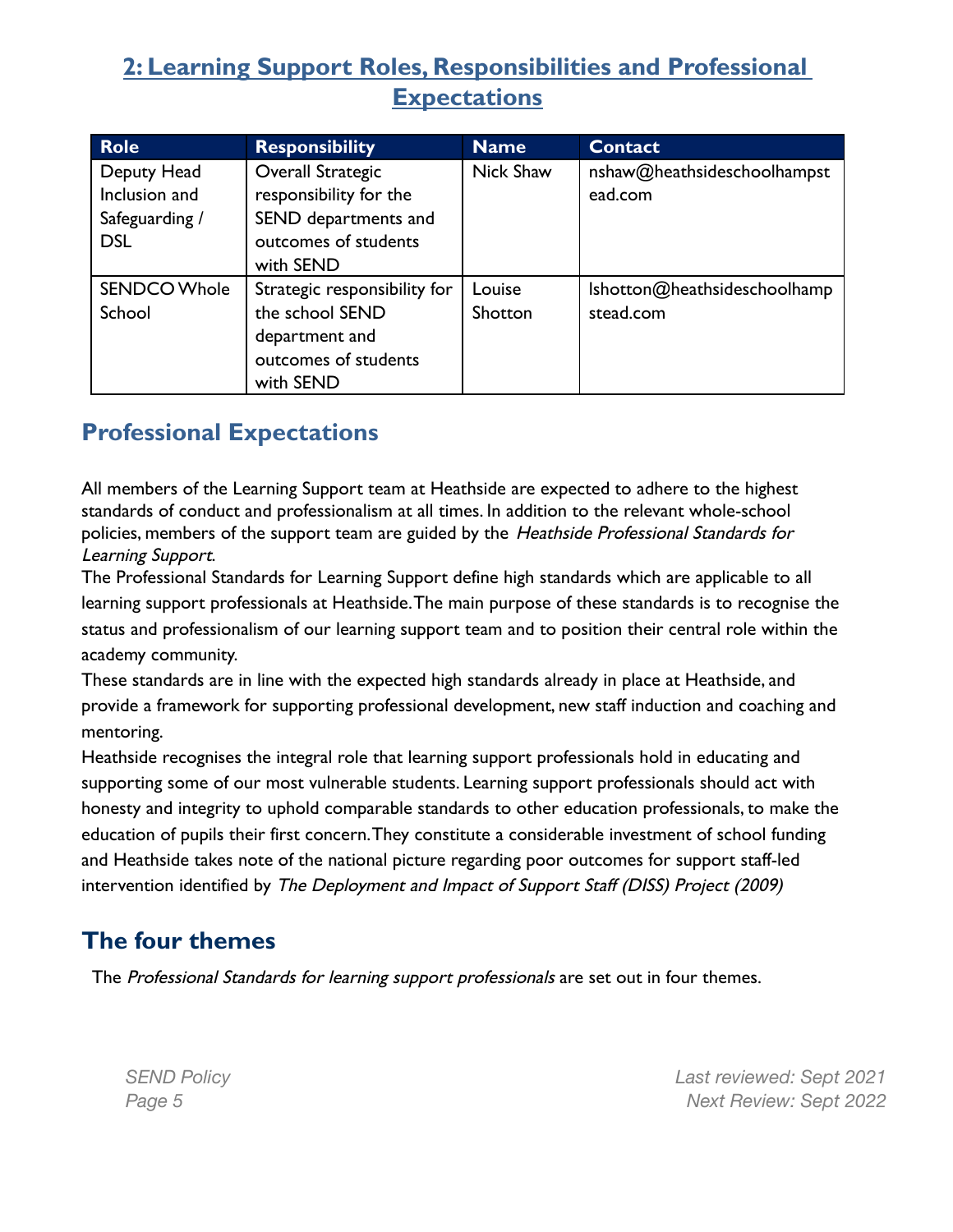- Personal and professional conduct
- Knowledge and understanding
- Teaching and learning
- Working with others

#### **Why were these themes chosen?**

**Personal and professional conduct -** In order for Learning support professionals to provide effective support to teachers and pupils, they need to be clear about their role and responsibilities and how these fit within the wider structure of the academy. In the same way as teachers, learning support professionals operate in a position of trust and are seen by pupils as role models. They should be able to maintain proper boundaries with pupils and their behaviours should reflect this responsible position.

**Knowledge and understanding** - Learning support professionals should have sufficient knowledge and skills to help teachers support pupils in achieving their maximum potential. School leaders are best placed to make judgements about the type and level of knowledge and skills that individual Learning support professionals need, as this will vary according to job role.This could include: subject knowledge, specialist skills and knowledge to support pupils with special educational needs or disabilities, knowledge of the curriculum, lesson planning and evaluation, and behaviour management strategies.

**Teaching and learning** - An important role of a learning support professional is to support the teacher in ensuring the best possible outcomes for all pupils. The standards in this theme recognise that learning support professionals work under the supervision of a teacher in accordance with arrangements made by the SENDCO.

**Working with others** - Learning support professionals work with other professionals, parents, carers and outside agencies as well as with pupils themselves. Although other themes require Learning support professionals to work collaboratively with others, these qualities and skills were considered so important and distinctive to the role as to merit their own theme.

### **The Professional Standards for Learning Support**

*SEND Policy Last reviewed: Sept 2021 Page 6 Next Review: Sept 2022*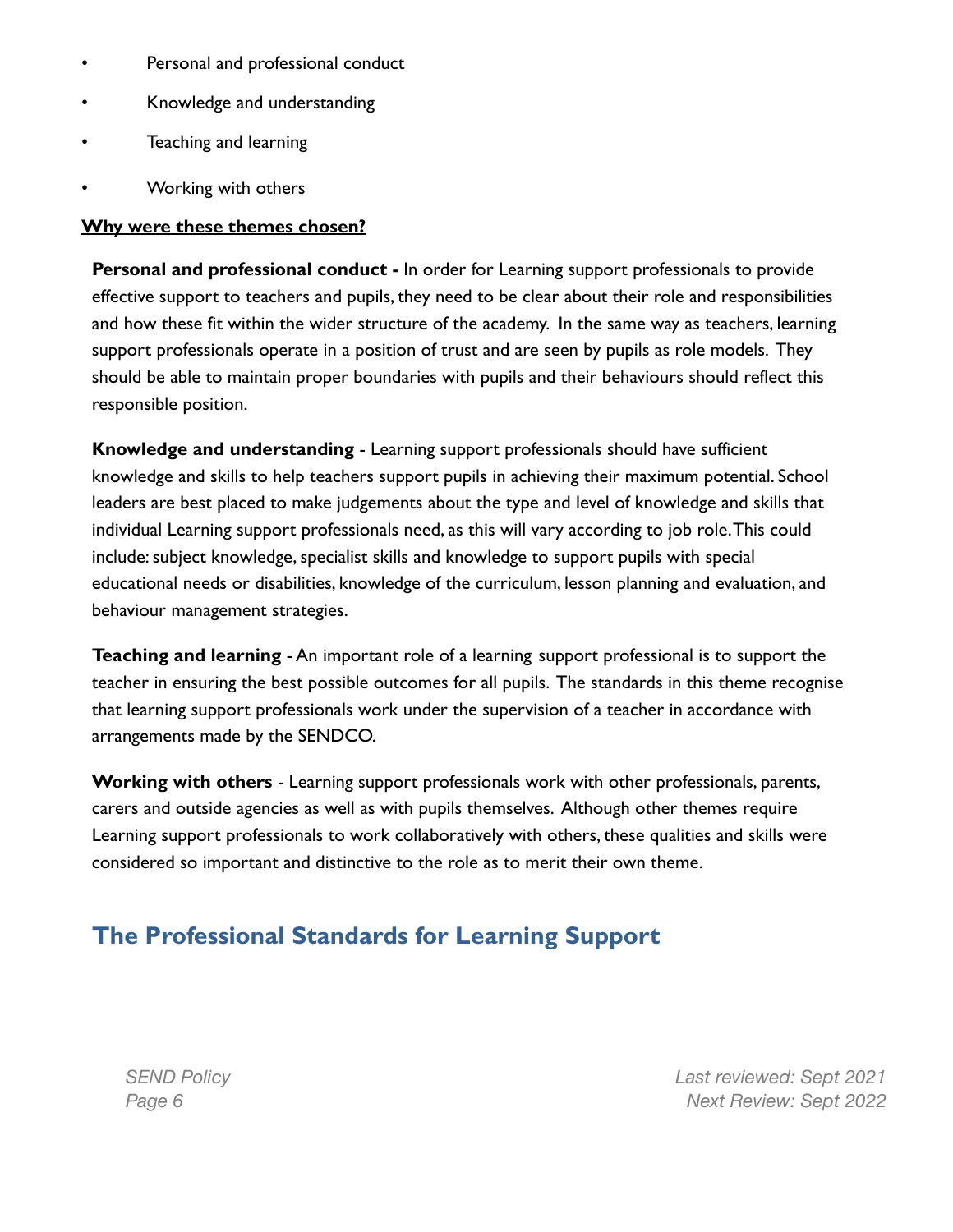### **Personal and professional conduct**

Learning support professionals should uphold public trust in the education profession by:

- 1. **Having proper and professional regard for the ethos, policies and practices of the school** in which they work as professional members of staff.
- 2. **Demonstrating positive attitudes, values and behaviours** to develop and sustain effective relationships with the school community.
- 3. **Having regard for the need to safeguard pupils' well-being** by following relevant statutory guidance along with school policies and practice.
- 4. **Upholding values consistent with those required from teachers** by respecting individual differences and cultural diversity.
- 5. **Committing to improve their own practice** through self-evaluation and awareness.

## **Knowledge and understanding**

Learning support professionals are expected to:

- **1. Acquire the appropriate skills, qualifications, and/or experience** required for the learning support professional role, with support from the school.
- **2. Demonstrate expertise and skills in understanding the needs of all pupils** (including specialist expertise as appropriate) and know how to adapt and deliver support to meet individual needs.
- **3. Share responsibility for ensuring that their own knowledge and understanding is relevant and up to date** by reflecting on their own practice, liaising with school leaders and accessing relevant professional development to improve personal effectiveness.
- **4. Demonstrate a level of subject and curriculum knowledge** relevant to their role and apply this effectively in supporting teachers and pupils.

*SEND Policy Last reviewed: Sept 2021 Page 7 Next Review: Sept 2022*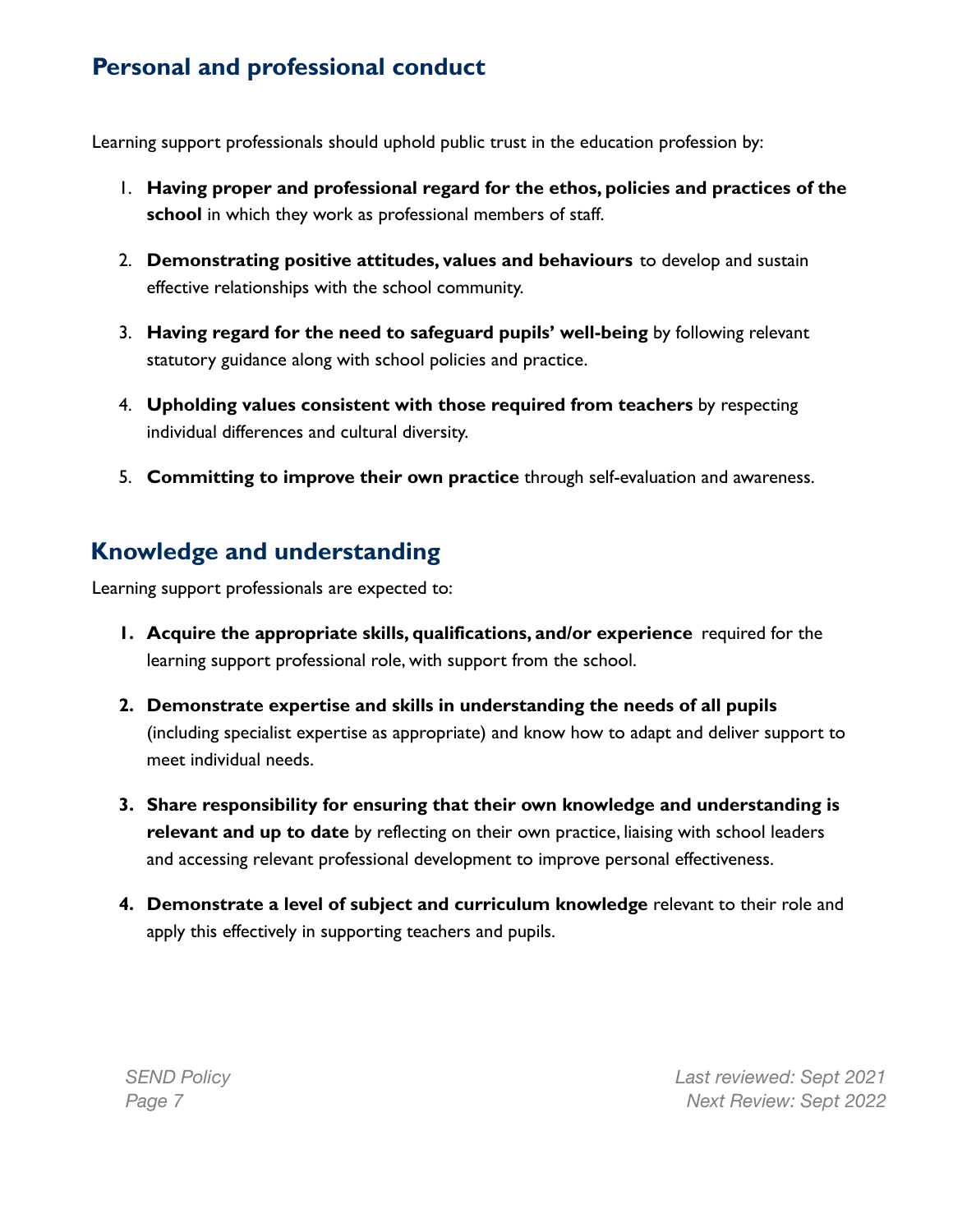**5. Understand their roles and responsibilities within the classroom and whole school context** recognising that these may extend beyond a direct support role.

#### **Teaching and learning**

Learning support professionals are expected to:

- 1. **Demonstrate an informed and efficient approach to teaching and learning** by adopting relevant strategies to support the work of the teacher and increase achievement of all pupils including, where appropriate, those with special educational needs and disabilities.
- 2. **Promote, support and facilitate inclusion** by encouraging participation of all pupils in learning and extracurricular activities.
- 3. **Use effective behaviour management strategies consistently** in line with the school's policy and procedures.
- 4. **Contribute to effective assessment and planning** by supporting the monitoring, recording and reporting of pupil progress as appropriate to the level of the role.
- 5. **Communicate effectively and Sensitively with pupils** to adapt to their needs and support their learning.
- 6. **Maintain a stimulating and safe learning environment** by organising and managing physical teaching space and resources.

# **Working with others**

Learning support professionals are expected to:

- 1. **Recognise and respect the role and contribution of other professionals, parents and carers** by liaising effectively and working in partnership with them.
- 2. **With the class teacher, keep other professionals accurately informed** of progress or concerns they may have about the pupils they work with.
- 3. **Understand their responsibility to share knowledge** to inform planning and decision making.

*SEND Policy Last reviewed: Sept 2021 Page 8 Next Review: Sept 2022*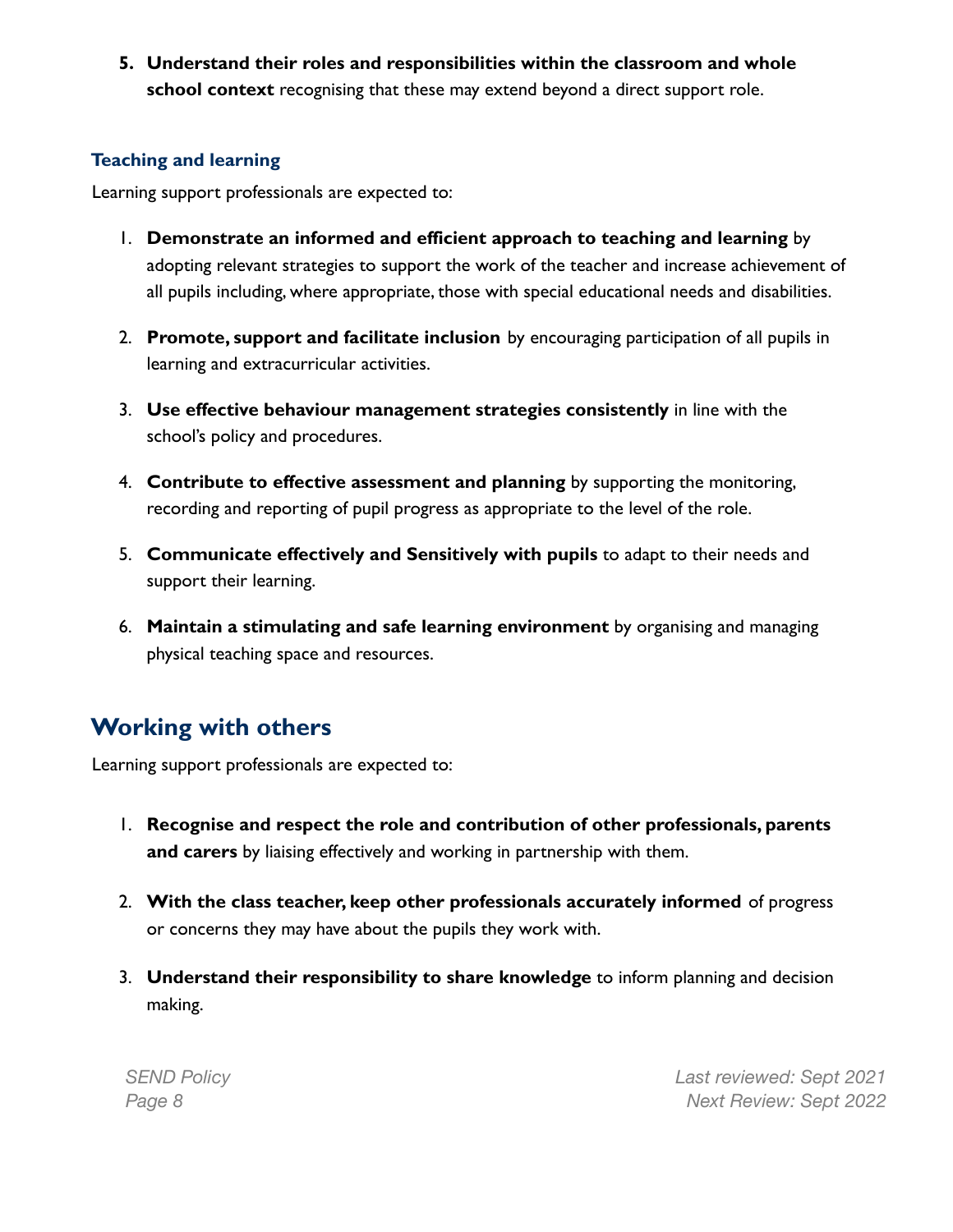- 4. **Understand their role** in order to be able to work collaboratively with classroom teachers and other colleagues, including specialist advisory teachers.
- 5. **Communicate their knowledge and understanding of pupils** to other school staff and education, health and social care professionals, so that informed decision making can take place on intervention and provision.

### **Professional Development and Line Management**

Learning support professionals have access to high quality professional development opportunities in-line with the wider school Line Management Policy. For all new members of staff, a specific induction programme will be provided.

### **Line Management Meetings and Performance Review:**

All members of the Learning Support team are subject to an annual performance review with their line manager.This is not a "top down" process, rather a supportive and coaching relationship, whereby all staff are encouraged to set themselves ambitious performance targets and identify their own training and development needs.

### **Line Management Meetings**

- Line management meetings within the learning support team should take place at a minimum of twice per half-term.They should last at least 30 minutes and be timetabled in advance
- Meetings should consist of a professional dialogue, driven by discussion of the needs of key-worked students and the wellbeing and professional development of the member of staff
- The headteacher alone has the final say on any matters relating to financial issues, salary, leave, working hours and job descriptions.As such, these matters should not form the bulk of line management conversations.

*SEND Policy Last reviewed: Sept 2021 Page 9 Next Review: Sept 2022*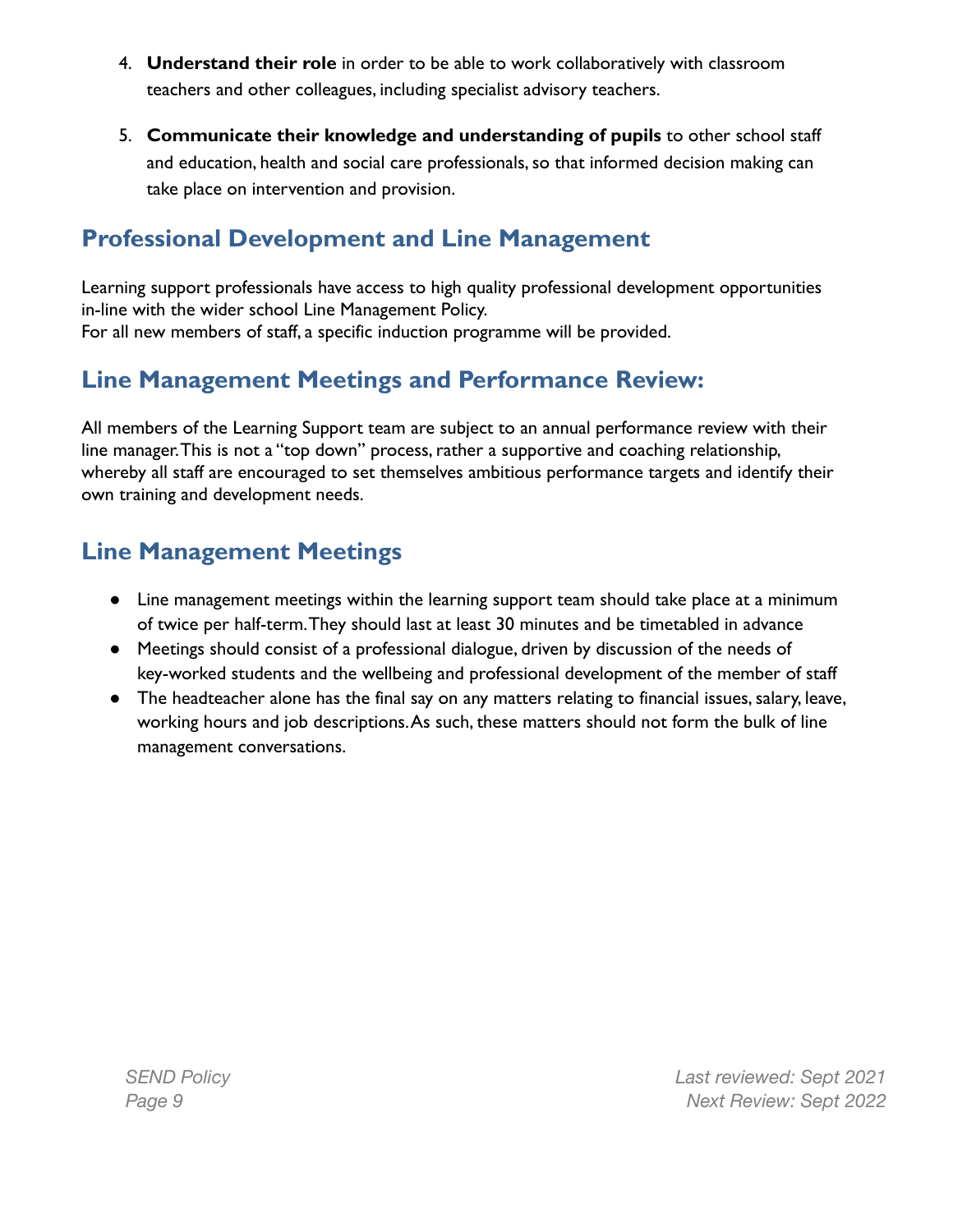# **3: Identification,Assessment and Review of SEND**

A concern about a pupil may be raised by anyone involved with the child.This could include teachers,

parents/carers or occasionally, the pupil themselves.

## **Where can I find information?**



The most up to date SEND register is on iSAMS. You can arrange the data by wave, or year group.The different waves are indicated by coloured stars. If you click on the students, you will find personalised strategies and uploaded IEPs which will have the student's current targets.Throughout the year iSAMS will be updated.

#### **How can I raise my concerns?**

Heathside uses a graduated approach. If you notice that a student is struggling in your lessons, please check the following:

Have you:

- Referred to the SEND register and employed the personalised strategies?
- Read and used the strategies from the student's most recent IEP?
- Used a range of strategies from this document?
- Discussed with and used ideas from the TSA/TSA?

If you still have concerns, please contact the SENDCO who will gather further information.

#### **Levels of Support:**

There are 3 'waves' of support, with students at Heathside having 4 tiers of monitoring and intervention.Any student with a specific diagnosis will be listed on the SEND register. Not all of these students will require specific interventions.

*SEND Policy Last reviewed: Sept 2021 Page 10 Next Review: Sept 2022*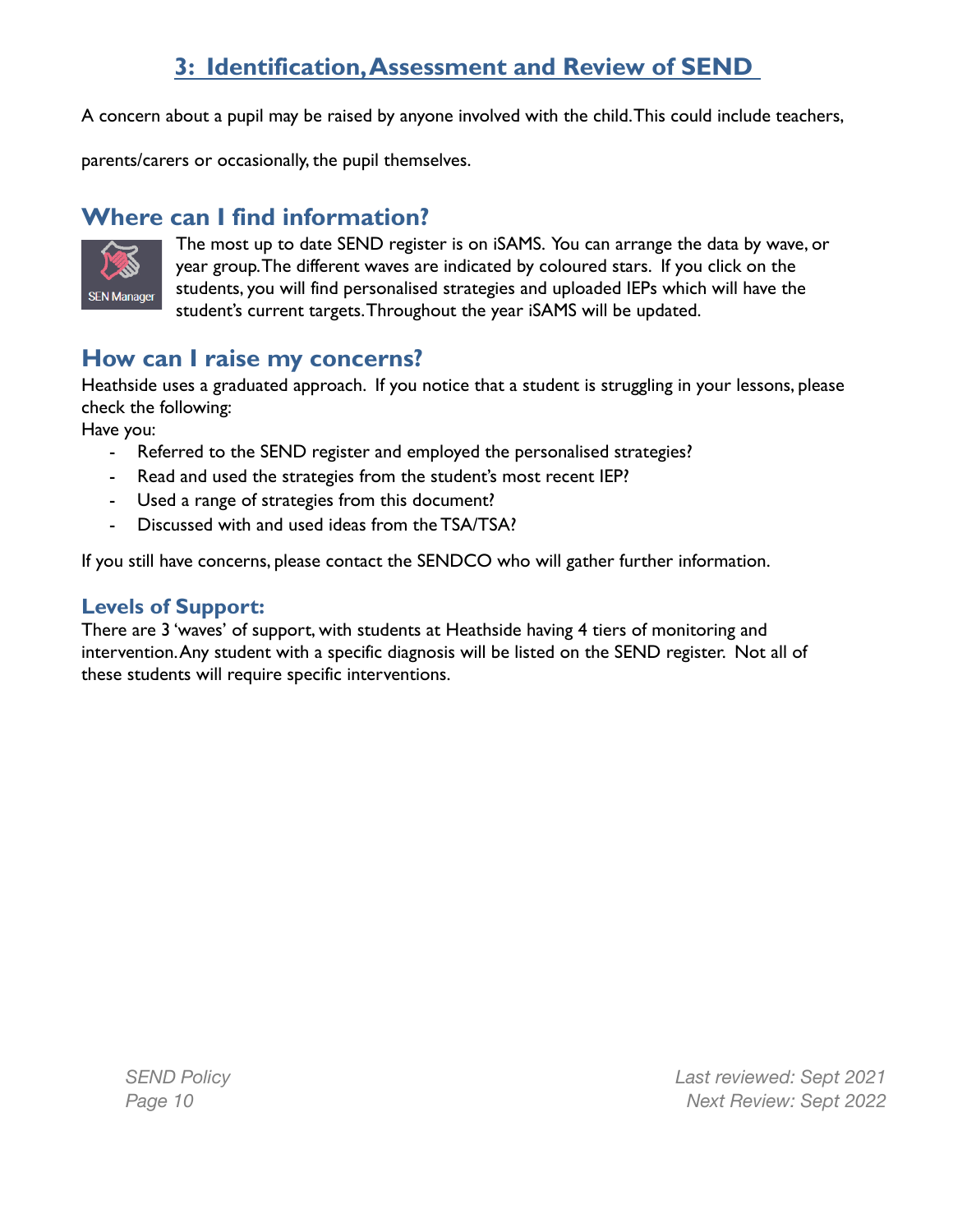#### **Wave 1**

Wave I is the expectation of 'Quality First teaching where good quality teaching and suiting work to individual children means that every pupil is included.

The needs of all children are taken into account, with high expectations for all.

#### **Wave 2**

Wave 2 is more targeted at pupils with SEND specifically.There could be access to specialist resources within the school, interventions and some 1:1support.

Pupils on School Support level of the SEND register who are supported by a staff member in or out of the classroom would be classified as 'Wave 2'.

#### **Wave 3**

Wave 3 is usually where an external professional is involved, providing more specialist support. E.g. SALT, OT.

These pupils will often but not always have ECHPs.

# **SEND Support (SS – School support)**

SEND Support is the initial provision that will be made by the School to meet a pupil's special educational needs. This provision will reflect the wide variety of needs of pupils placed at SEND Support. In order to monitor provision and pupil progress the following will now take place:

- An SEND File will be set up to include all SEND documentation pertaining to the pupil
- The pupil will have access to school-based provision, as appropriate to their needs.
- Staff will be notified through staff meetings that the pupil has been added to the SEND Support Register.
- Teachers will be expected to develop intervention strategies for their individual lesson planning which is monitored through observation
- Parents will be kept informed of all intervention and support implemented
- TSAs where possible will be deployed to support.

Heathside uses the assess, plan, do, review model to monitor interventions. A student's progress will be regularly monitored and reviewed to ensure that it is a) having an impact, b) still suitable and c) addressing the child's changing profile of needs.



*SEND Policy Last reviewed: Sept 2021 Page 11 Next Review: Sept 2022*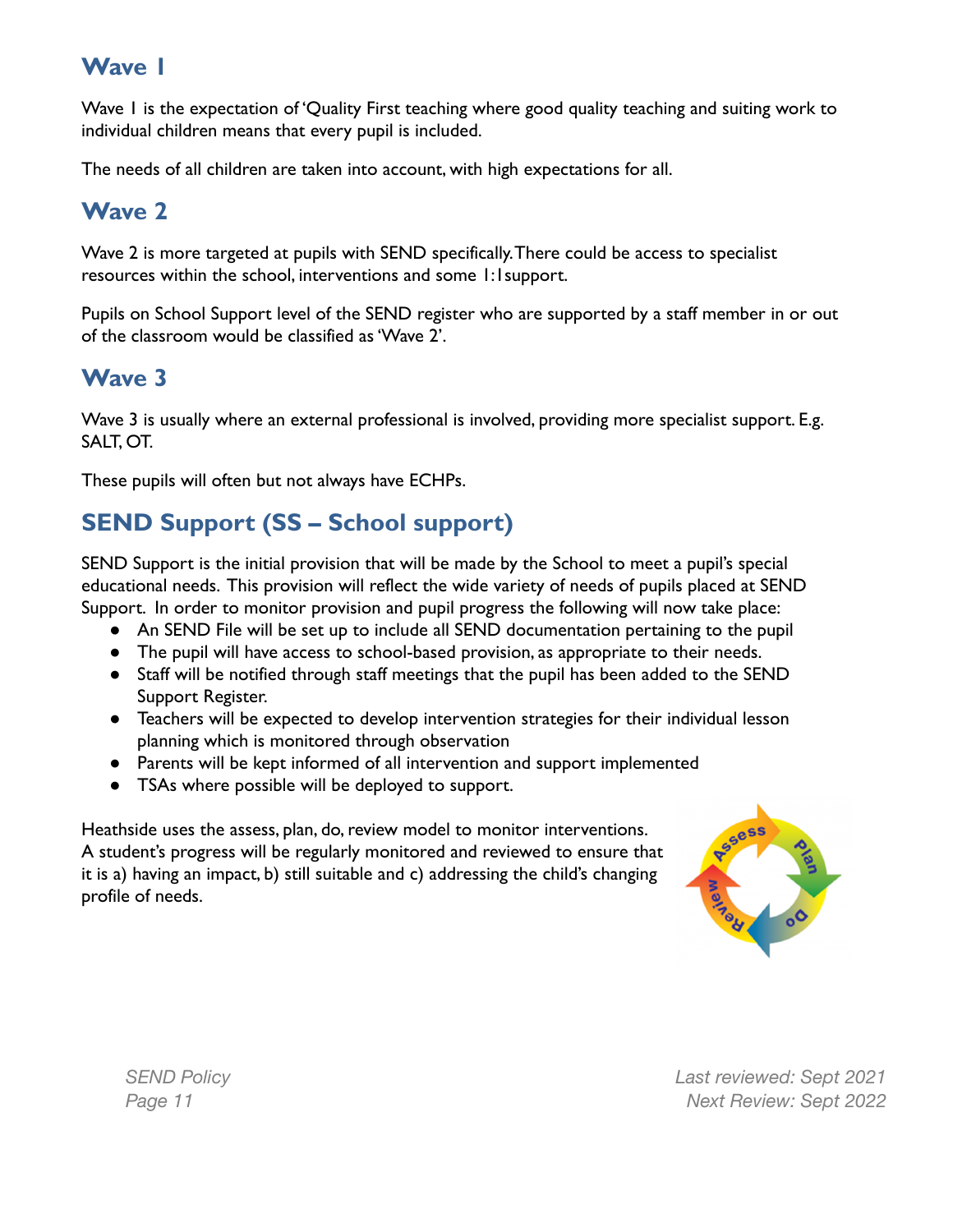# **Education Health and Care Plan (EHCP)**

An Education Health and Care Plan is a document issued by a local authority outlining the provision a school must provide to support a student's SEND Needs. It may also stipulate support from other agencies such as Speech and Language Therapy services and CAMHS.

# **Statutory Assessment Process**

When a pupil is issued with a EHC plan the school has a legal duty to make reasonable adjustments to meet the provision outlined in the EHC Plan.

Following the formal presentation of an ECHP, the SENDCO will:

- Undertake to co-ordinate provision for the pupil based on the EHC plan
- Hold an initial planning meeting with the Parent(s)/Carers and all involved professionals and within 6 weeks of the Final EHCP issue date.
- Allocate the pupil to a Learning Support Assistant if appropriate, and ensure that all support, as specified in the EHCP is put in place for the pupil.
- Ensure that a pupil profile is written and available for all staff.
- Oversee the formulation of an IEP.
- Ensure that the EHC Plan is delivered and monitored effectively.
- Liaise with, and ensure access to, external agencies as appropriate.
- Coordinate the Annual Review, inviting parents/carers and all professionals involved in the pupil's education.

# **The Individual Education Plan (IEP)**

The Individual Education Plan:

- Will be in place for all pupils with an EHCP.
- Will be written by the SENDCO or relevant TSA, in collaboration with the form/subject teacher, external professionals, parents and pupil
- Will be written in such a way as to make the targets accessible and meaningful to the pupil
- Will be available on the school network to all staff involved with the pupil
- Will outline the following:
	- 3 or 4 short term targets set for the child
	- **•** The teaching strategies to be used
	- The provision to be put in place e.g. ICT, literacy programmes, or supported social activities.
	- A short profile summary of the pupil including areas to be developed

Teachers will be asked for their feedback against the targets set on the IEP annually. Parents will then be invited back into school and a new IEP will be drawn up.

*SEND Policy Last reviewed: Sept 2021 Page 12 Next Review: Sept 2022*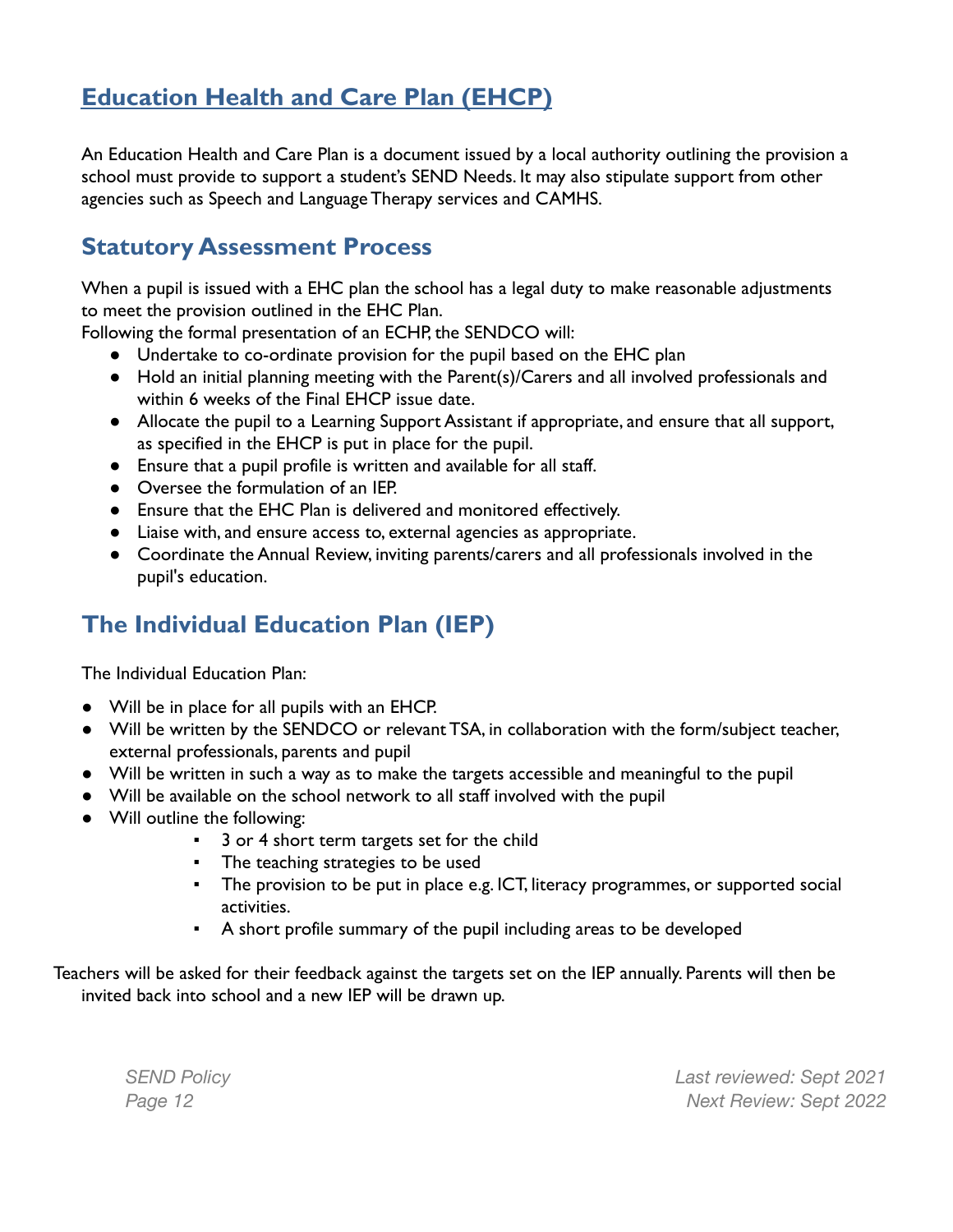#### **Review Procedures**

The review procedure for SEND is viewed as an ongoing process at Heathside, occurring at all levels of day to day school operation and management. The review of pupils on the SEND Register will be carried out in-line with guidelines from the 2014 Revised Code of Practice.

#### **Annual EHCP Review**

Procedures for Annual Reviews for pupils with EHC plans follow procedures laid down in the Revised Code of Practice 2014.

Preparation for the Annual Review:

- For all pupils with an EHC Plan, a planning meeting will be held during the pupil's first few weeks in the school.
- The annual review is held near the anniversary of the issue date of the EHC Plan
- The SENDCO consults the relevant Local Authority and advises TSAs of annual review dates.
- The SENDCO invites parents and all external agencies to attend the annual review and requests appropriate reports from external agencies involved with the pupil.
- Parents and professionals involved are asked for their input.
- The pupils views are also gathered.
- A representative from the Local Authority will also be invited.
- The SENDCO/TSA/TSA circulates pupil report requests to all members of teaching staff.

#### **The Annual Review**

- The annual review meeting is chaired by the SENDCO.The relevant TSA will attend the meeting. A representative of the LA may also be invited.
- At the meeting reports and pupil progress are discussed in more detail.
- The outcomes of the EHCP are reviewed.

#### **Post-Review**

- The SENDCO completes the Annual Review Report and submits this together with all reports to the LEA within 10 working days of the Annual Review.
- A copy of the Annual Review Report and new LSP is given to the parent/carer and to all those invited.The parent / carer is required to sign this document.
- The LEA informs the SENDCO and parents of the outcome.
- All review papers are filed in the pupil's confidential file in the SEND Office.

*SEND Policy Last reviewed: Sept 2021 Page 13 Next Review: Sept 2022*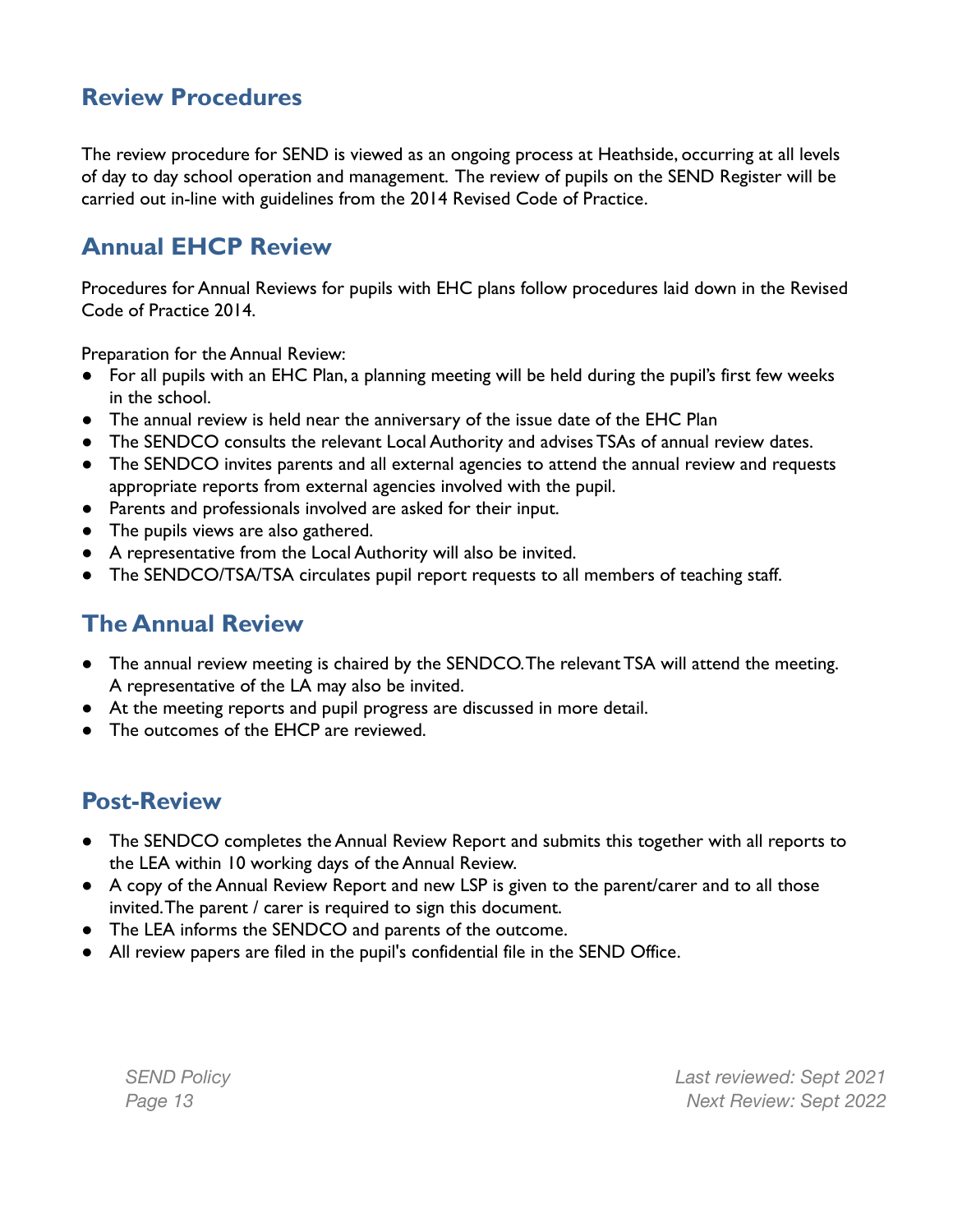### **Provision mapping**

For the purposes of ensuring that Heathside is able to deploy a wide range of interventions and support to meet the needs of all pupils, provision mapping is an important aspect of Pupil Support planning. Once identified, pupils are placed on a register of concern, with areas of need categorised as:

- Cognition and learning needs
- Communication and Interaction needs
- Social, emotional and mental health needs
- Sensory and physical needs

In order to provide support for these groups, a provision map informs team training and development and the securing of any additional support required.

# **Heathside Provision Map 2021-2022**

| <b>Name</b>                                        | <b>Description</b>                                                                                                                                                   | <b>Entry criteria</b>                                                                                                                             | <b>Success criteria</b>                                            | <b>Staff/ Pupil Ratio</b>                                                                                                                                                   |
|----------------------------------------------------|----------------------------------------------------------------------------------------------------------------------------------------------------------------------|---------------------------------------------------------------------------------------------------------------------------------------------------|--------------------------------------------------------------------|-----------------------------------------------------------------------------------------------------------------------------------------------------------------------------|
| TSA in class<br>support (for<br>named<br>students) | TSA in class<br>support (for a<br>nominated<br>pupil)<br>Support<br>should<br>circulate<br>to<br>facilitate<br>independence<br>wherever<br>possible                  | Only students<br>this<br>with<br>stated on their<br>EHCP or very<br>high/ complex<br>needs (where<br>parents<br>have<br>funded<br>the<br>support) | To be monitored<br>and<br>reviewed<br>annually at EHCP<br>meeting. | $\vert \cdot \vert$<br>1:2                                                                                                                                                  |
| Classroom<br><b>TSA</b>                            | TSA supports<br>inclusion<br>the<br>of all pupils in<br>the class. May<br>work<br>with<br>small<br>groups<br>of students or<br>individuals<br><b>as</b><br>directed. | n/a                                                                                                                                               | N/A.                                                               | I per year group in<br>$Y5$ and 6.<br>In Y7, 8, 9 targeted<br>support for pupils<br>the<br><b>SEND</b><br>on<br>their<br>register<br>in<br>greatest<br>areas<br>of<br>need. |
| Literacy<br><b>Booster</b>                         | Small groups/<br>individuals<br>withdrawn<br>to                                                                                                                      | Below average<br><b>CAT<sub>s</sub></b>                                                                                                           | Students who have<br>made progress in<br>skills,<br>their          | 1:1/small group                                                                                                                                                             |

*SEND Policy Last reviewed: Sept 2021 Page 14 Next Review: Sept 2022*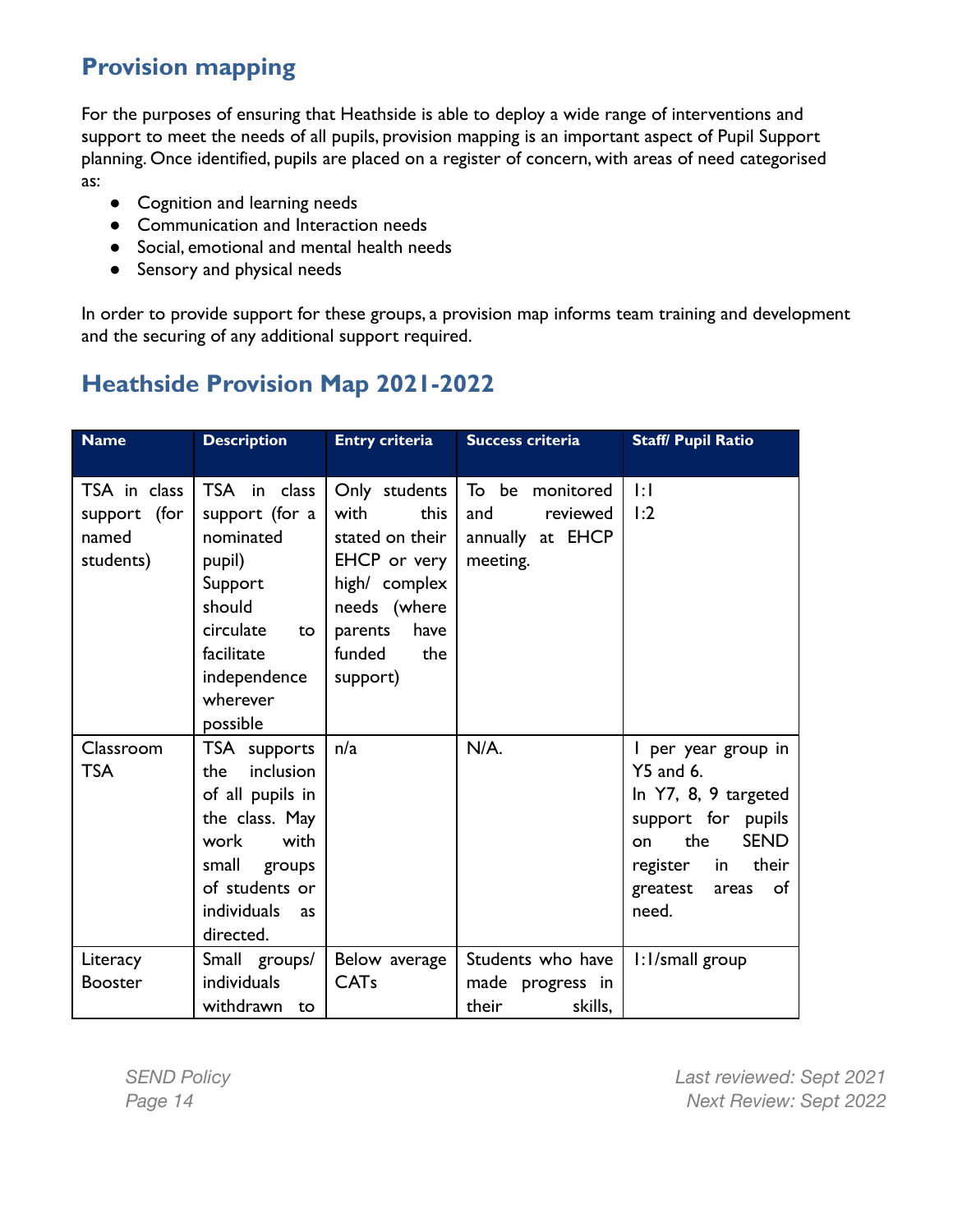| <b>Nessy</b><br>Reading and<br>Spelling (ages<br>$6 - 11$<br>(evidence<br>based) | target specific<br>skills.<br>Online<br>programme to<br>support those<br>with<br>EAL,<br>Dyslexia<br>and<br>other literacy<br>acquisition<br>difficulties.<br><b>Includes</b><br>supplementary<br>lessons.        | <b>Dyslexia</b><br><b>CATs</b><br>tests<br>and<br>reading<br>age of more<br>than 2 years<br>below<br>chronological<br>age.                                                  | self-help<br>and<br>comprehension<br>and are able to<br>transfer these skills<br>to the classroom.<br>Progress according<br>the<br><b>Nessy</b><br>to<br>tracker.<br><b>Targets</b><br>by<br>created<br>the<br>program. | Online         |
|----------------------------------------------------------------------------------|-------------------------------------------------------------------------------------------------------------------------------------------------------------------------------------------------------------------|-----------------------------------------------------------------------------------------------------------------------------------------------------------------------------|-------------------------------------------------------------------------------------------------------------------------------------------------------------------------------------------------------------------------|----------------|
| <b>Nessy</b><br>Fingers/<br>touch typing<br>(evidence<br>based)                  | Online<br>programmes<br>develop<br>to<br>touch<br>typing<br>skills.                                                                                                                                               | <b>Those</b><br>who<br>may<br>use<br>laptops<br>as<br>their 'normal'<br>of<br>way<br>working.<br><b>Those</b><br>with<br>identified<br>difficulties<br>with<br>handwriting. | Ongoing.                                                                                                                                                                                                                | Online         |
| Social<br><b>Skills</b><br>Group                                                 | Small<br>group<br>intervention<br>to support<br>accelerated<br>development<br>social<br>of<br>interaction<br>which<br>skills,<br>need to<br>be<br>explicitly<br>using<br>taught<br>the 'Talkabout'<br>programmes. | <b>SEMH</b><br>need/<br>teacher/<br>or EHCP.                                                                                                                                | Short<br>term<br>intervention:<br>parent referral   students will be<br>monitored against<br>initial goals set.                                                                                                         | I: small group |
| Lego<br>Therapy                                                                  | Social<br>interaction                                                                                                                                                                                             | Students with<br>identified                                                                                                                                                 | Short<br>term<br>intervention:                                                                                                                                                                                          | I: small group |

*SEND Policy Last reviewed: Sept 2021 Page 15 Next Review: Sept 2022*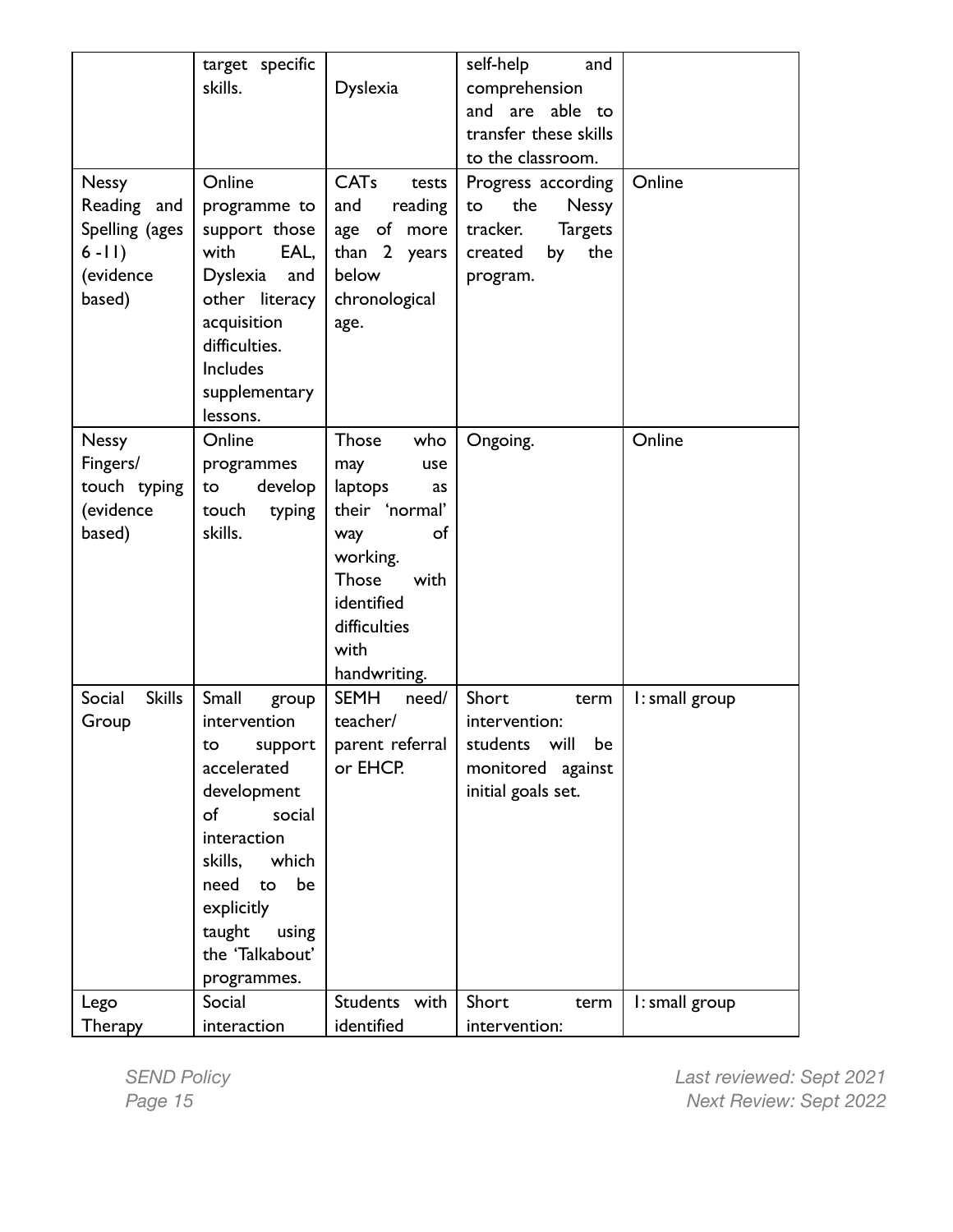| 1:1 or small group     |
|------------------------|
|                        |
|                        |
|                        |
|                        |
|                        |
|                        |
|                        |
|                        |
|                        |
|                        |
| I: small group or I: I |
|                        |
|                        |
|                        |
|                        |
|                        |
|                        |
|                        |
|                        |
| I: small group or I: I |
|                        |
|                        |
|                        |
|                        |
|                        |
|                        |
|                        |
|                        |
|                        |
|                        |
|                        |
|                        |

*SEND Policy Last reviewed: Sept 2021 Page 16 Next Review: Sept 2022*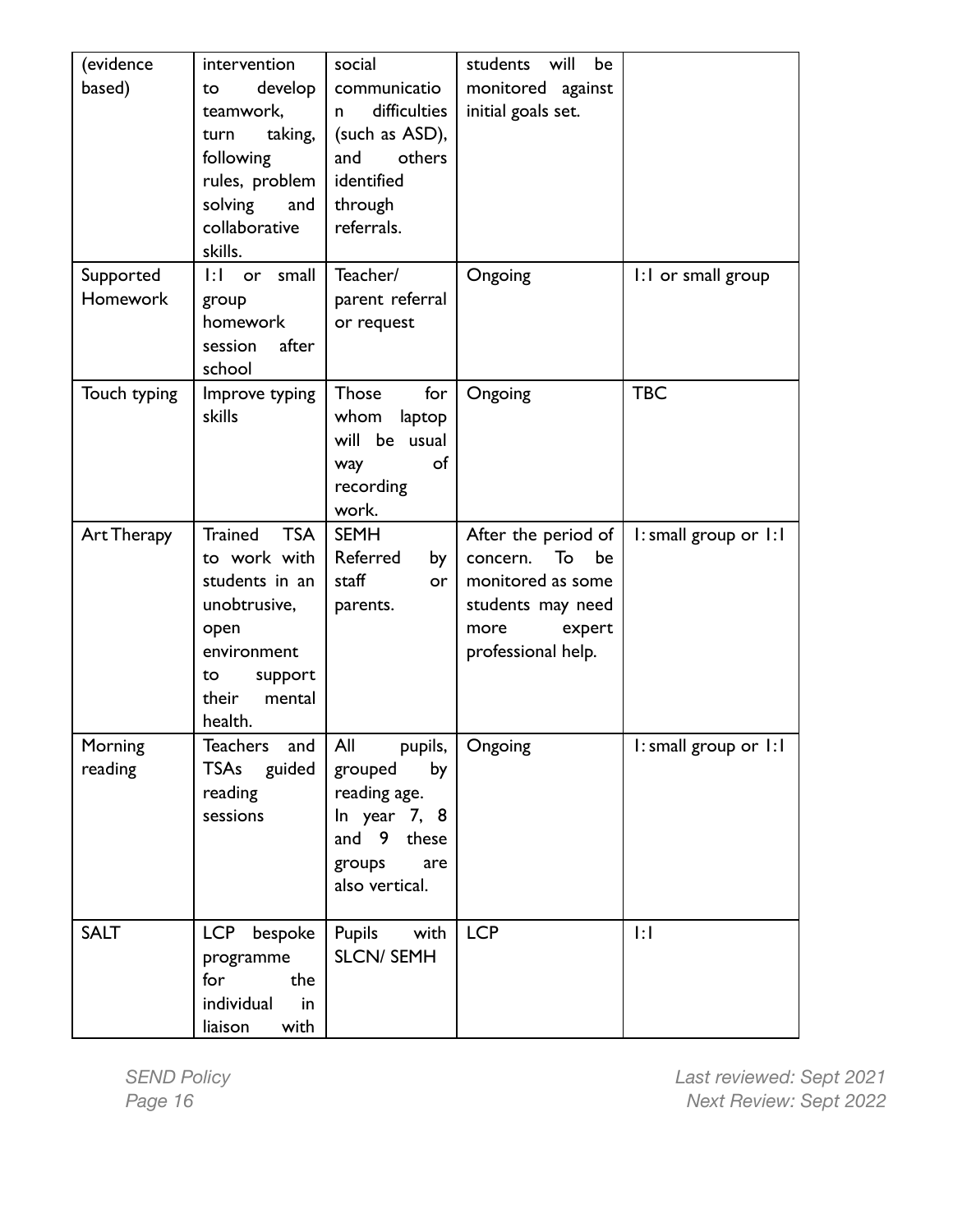|           | parents/staff/S<br><b>ENDCO</b>                                                                                            |                                                           |            |     |
|-----------|----------------------------------------------------------------------------------------------------------------------------|-----------------------------------------------------------|------------|-----|
| <b>OT</b> | <b>LCP</b><br>bespoke<br>programme<br>the<br>for<br>individual<br>in<br>with<br>liaison<br>parents/staff/<br><b>SENDCO</b> | Fine/gross<br>skill<br>motor<br>difficulties<br>Dyspraxia | <b>LCP</b> | l:I |

*SEND Policy Last reviewed: Sept 2021 Page 17 Next Review: Sept 2022*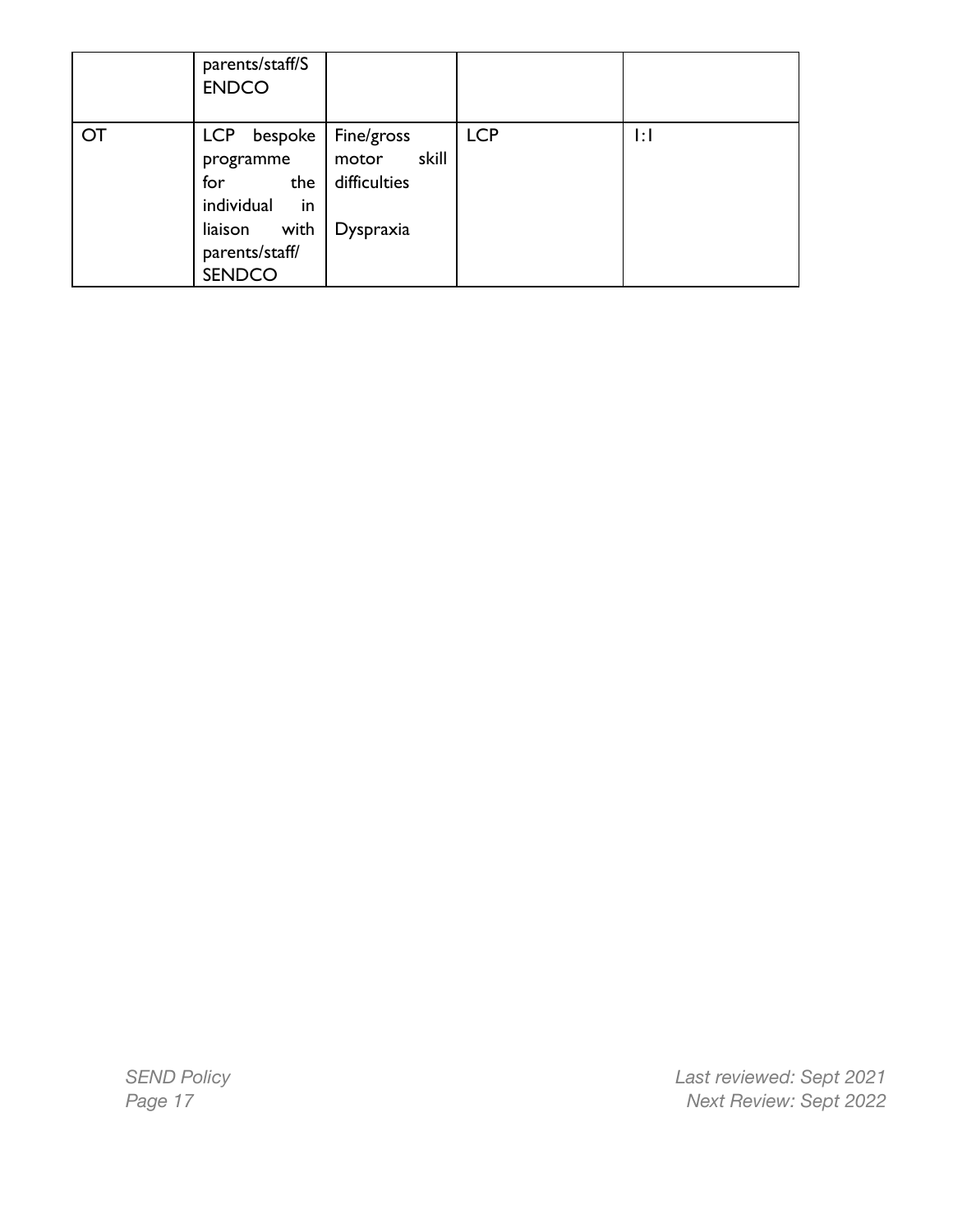# **4:Teachers andTSAs:Working in Partnership**

TSAs are employed to work mainly within the classroom, focusing on identified students with SEND, whilst supporting the class as a whole (TSAs may be allocated a specific student depending on EHCP requirements, but are expected to circulate as often as is appropriate). They may be supporting the learning, emotional, medical, physical or behavioural needs of the students as well as the delivery of the curriculum by the subject teacher.

The discipline of the class remains the teacher's responsibility, although TSAs can be asked to support the teacher in this.TSAs have not been trained as teachers and should not be left to supervise a class.

The role of the TSA is not just in the classroom.They will be called upon to be present at meetings and to contribute a written report for the EHCP Annual Review meeting.This may mean that occasionally they will be absentt from a lesson.Teachers and the SENDCO should be informed of any planned absence by the TSA.

#### **Ways in whichTSAs can help teaching staff:**

- Help students to learn and achieve their potential by:
	- o Taking notes for students.
	- o Encouraging good listening and concentration skills.
	- o Clarifying and explaining instructions.
	- o Checking understanding.
	- o Reading to students.
	- o Directing the students' attention to the relevant paragraph of text.
	- o Keeping the student on task.
	- o Helping the students to keep pace with the lesson.
	- o Ensuring the students are able to use the equipment or materials provided (particularly in practical subjects).
	- o Making revision cards (this could be completed as a task instead of supporting in a lesson).
	- o Proof reading with the students.
	- o Checking homework planners and helping with personal organisation.
	- o Ensuring that homework is clearly written into the student's planner.
	- o Building confidence and self-esteem.
- Share information about students.

*SEND Policy Last reviewed: Sept 2021 Page 18 Next Review: Sept 2022*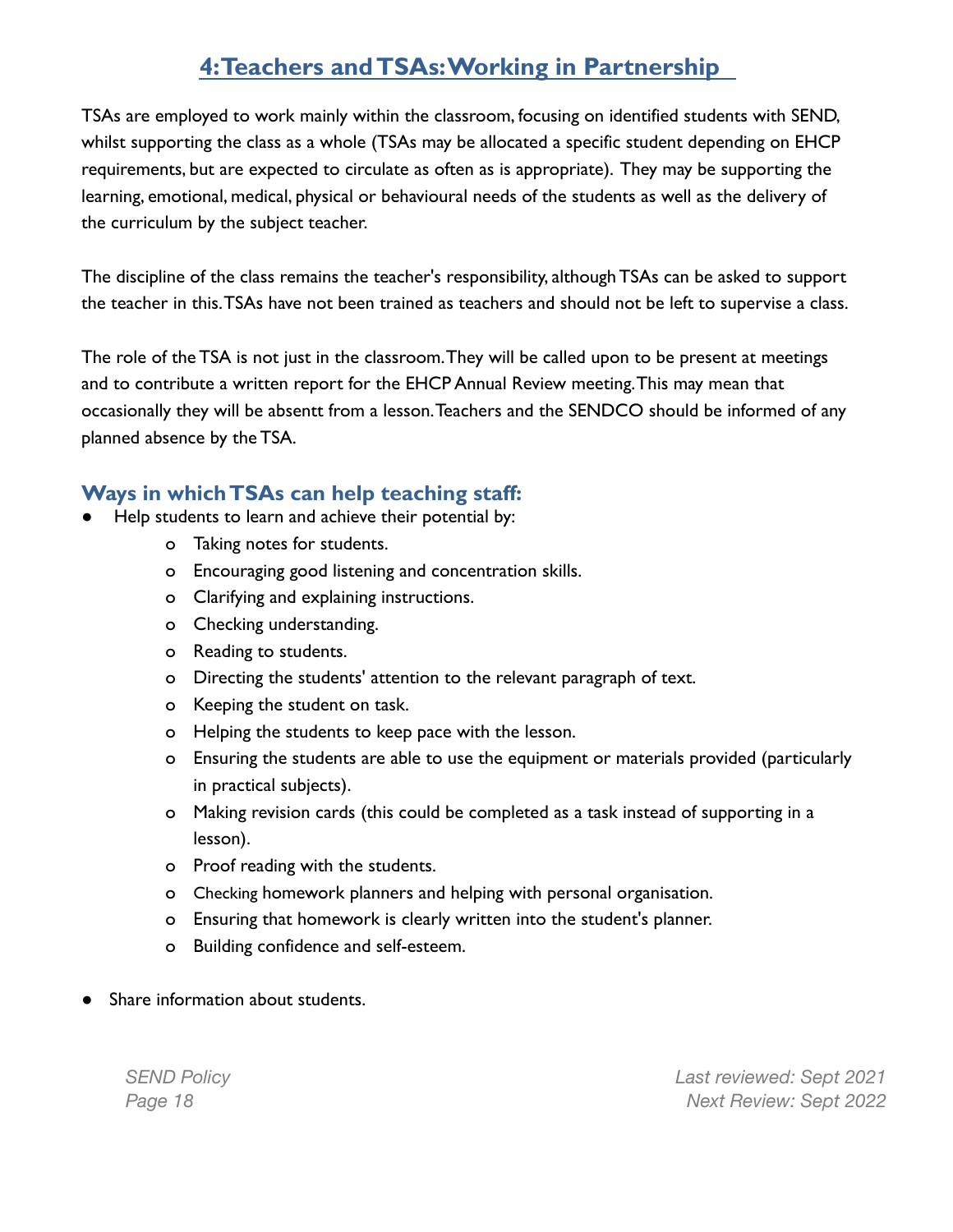- Support the teacher in the management of the classroom.
- Inform staff about any planned absence.
- **●** Differentiating work for individual students using any of the strategies listed above**.**

#### **Ways in which teachers can helpTSAs:**

- Provide a plan outlining topics to be covered each term.
- To take ultimate responsibility for their learning and behaviour of all students.
- Arrange a few minutes to meet with the TSA either at the end of each lesson or at a convenient time so that the work for the class is planned and the TSA can work with you effectively.

#### **Building a Positive Partnership withTSAs**

- Knowing what skills and strengths the TSA has and using them where possible.
- Talking to your TSA about the group. If the TSA has worked with these students in previous years or in other lessons, they may have insights into their preferred learning styles.
- Discussing with your TSA how you would like them to work with you and discuss any changes you would like to make in the way they work in your classroom.

#### **TopTenTips –Working withTSAs**

- 1. All school staff are treated as integral members of the school team and as such are offered respect from all staff and students
- 2. Teachers and TSAs plan together this will include discussion about learning outcomes, intervention or strategy to be used and resources that are relevant to the learning
- 3. There is an understanding of the purpose and aims of the lesson and how it fits into the curriculum
- 4. There is an understanding of the needs of the pupils and other relevant information and their learning targets
- 5. Agreed ground rules about who should do what and when, within a lesson
- 6. There is regular discussion between teacher and TSA, especially about feedback in regard to pupil's learning and from observations and assessments they may have carried out
- 7. TSAs aim to build a pupil's independence, not encourage dependence
- 8. TSAs increase the opportunities to build a pupil's self-confidence by giving regular and meaningful feedback and praise
- 9. TSAs are skilled and informed in the lesson to be taught know the overall objectives for the lesson and are clear about how they will support and help the pupil to achieve those learning outcomes
- 10. TSAs have a role when the pupil/s they ordinarily support are absent

*SEND Policy Last reviewed: Sept 2021 Page 19 Next Review: Sept 2022*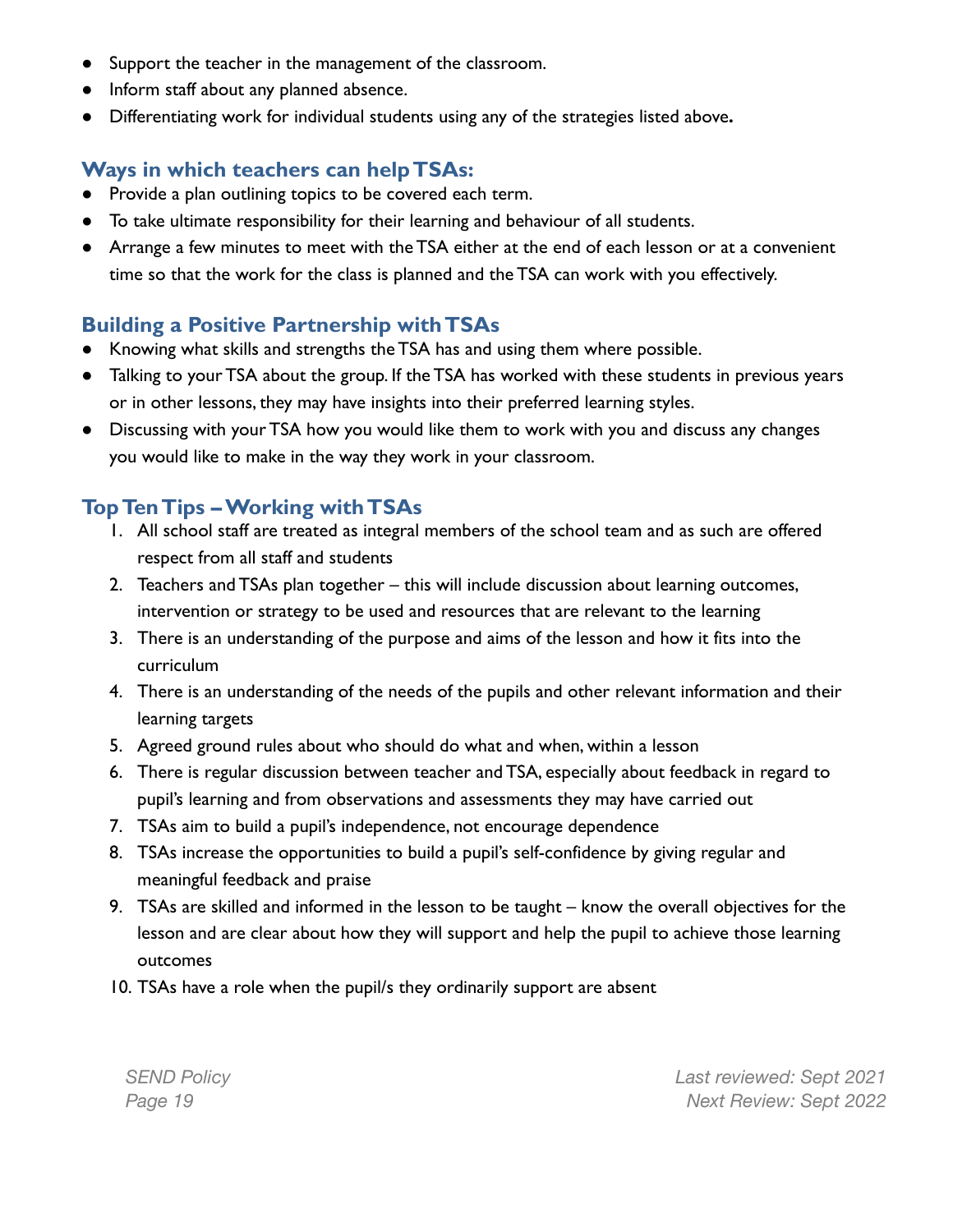*SEND Policy Last reviewed: Sept 2021 Page 20 Next Review: Sept 2022*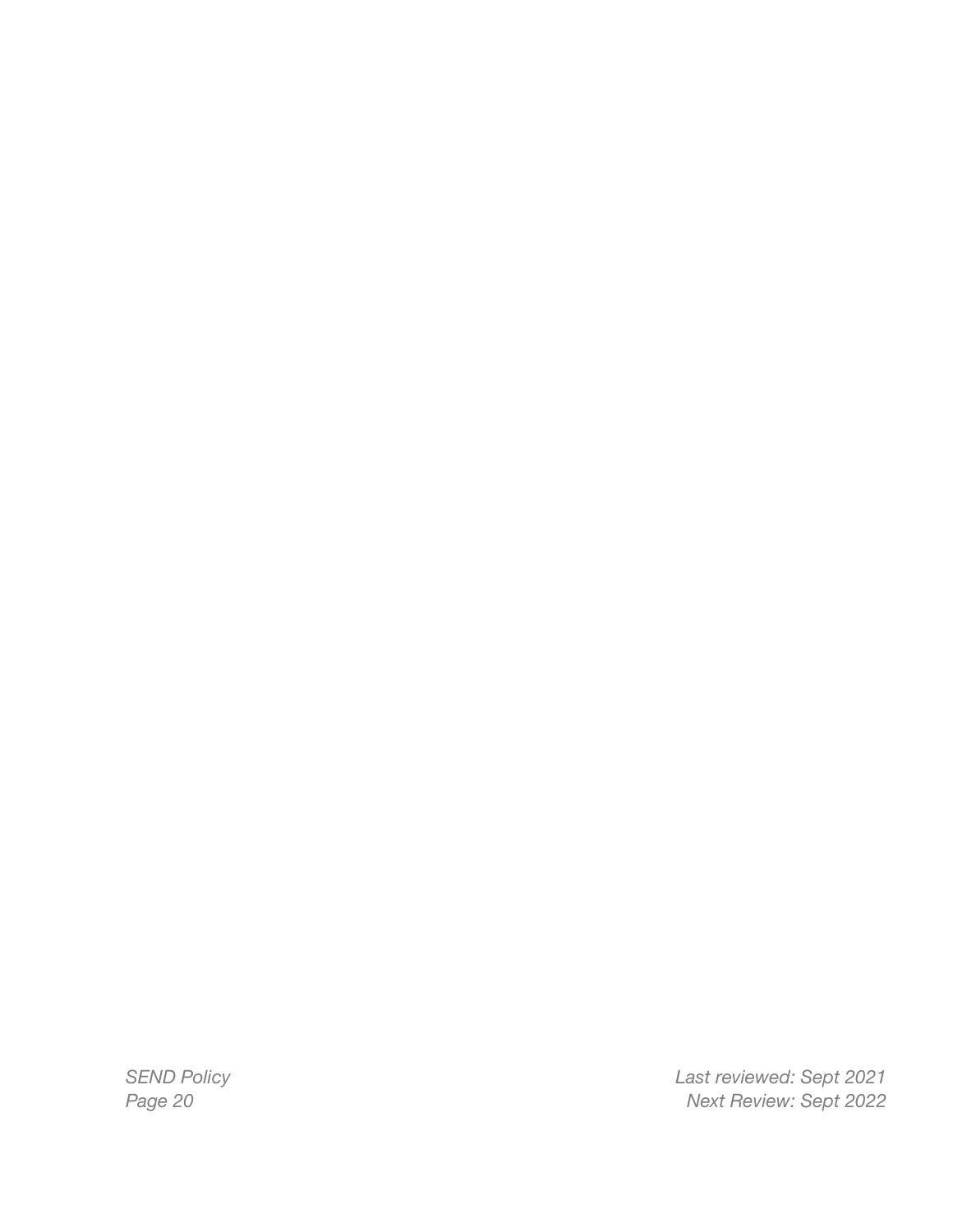# **5:Appendix**

## **Quality First teaching strategies:**

Students with specific barriers to learning **will** be in your classroom and there are many ways that you can help them to progress.

Remember that these ideas are good for ALL learners:

#### **Tips for class teachers:**

- Always have well planned, structured tasks, with clear expectations.
- Make the steps that need to be taken by the students to reach the end point explicit.
- Use self-checklists / tick lists / task planners that the student can mark, so that they can monitor their progress through a task.
- Have instructions that are verbally and visually presented don't assume that all students can read information quickly. Colour coding can help.
- Check understanding of task instructions before starting a new activity (e.g. by asking students to *summarise* their understanding of what they are supposed to do, not just repeating the teacher's words).
- Maximise student activity (engagement) and minimise teacher 'talk'.
- Use a range of teaching strategies; use multi sensory learning techniques.
- Short, sharp tasks with mini plenaries work best.
- Differentiate your expectations; some students may not complete all tasks; set a minimum required with extension tasks for those that work faster.
- Ensure there is enough challenge; students with specific needs are often cognitively able, but just have slower output.
- Let support staff know the plan ahead of time.
- Minimise classroom clutter, particularly around whiteboards.
- When using PowerPoint, animations can help to minimise the content on the board and make it easier for students to focus on what they have to do.
- Many students may become frustrated if they feel like the class is moving on and they have not completed a task.Telling them before they start a task that no-one is expected to completely 'finish' helps to reassure them that they are not getting left behind – plan tasks accordingly.
- Reward effort, not output.

Then, know your class. Some students will have IEPs (Individual Education Plans), some will have an EHCP which is extremely detailed.

Use TSAs/ TSAs wisely. They should be able to circulate around the classroom to support others, but will maintain a close eye on the identified children with individual needs. They will have more in

*SEND Policy Last reviewed: Sept 2021 Page 21 Next Review: Sept 2022*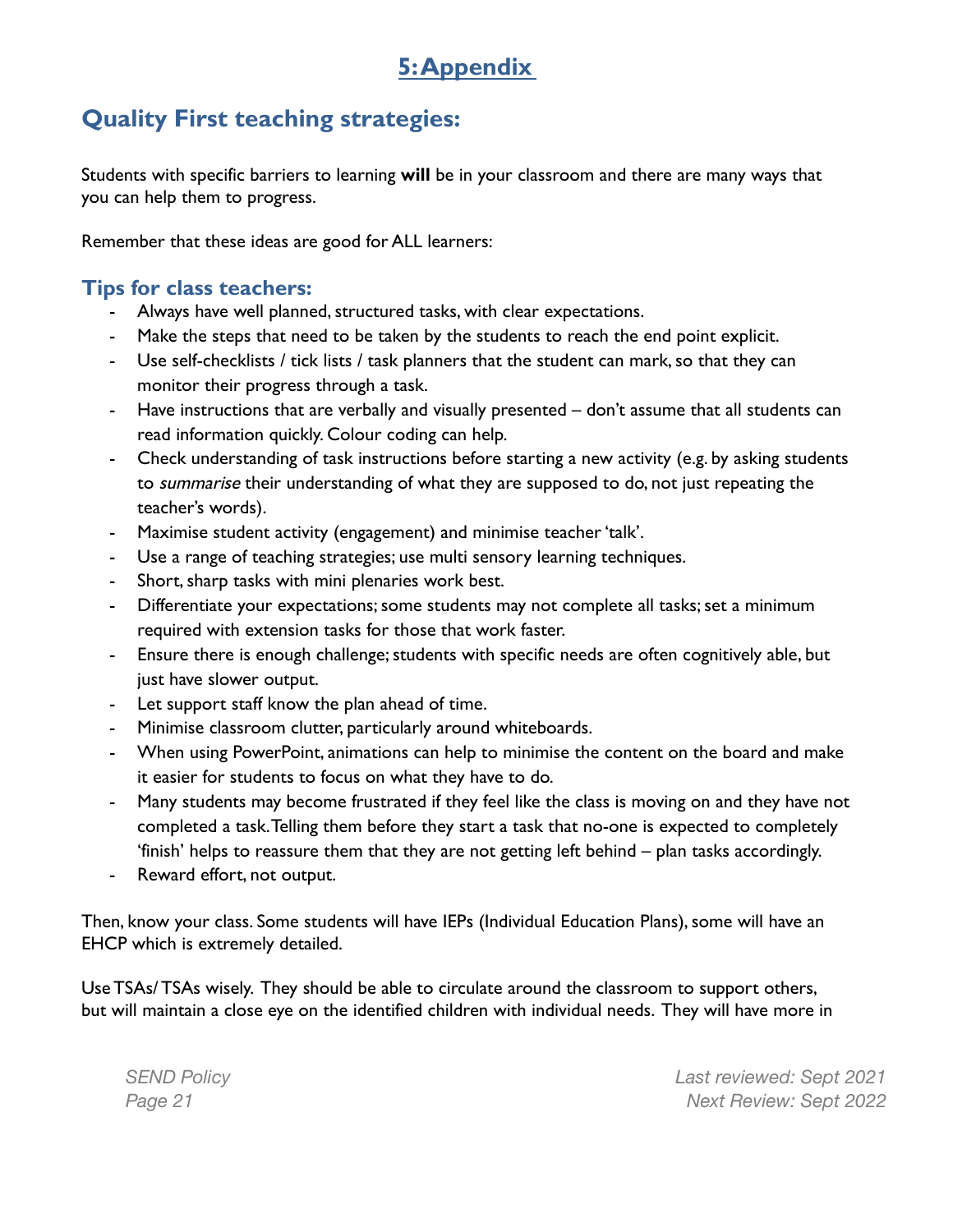depth knowledge of the student's needs and support accordingly. However, research suggests that students with an allocated TSA get less teacher attention as they have more from another adult. It is important that they have an equal amount of class teacher attention as well; you are the subject expert and they need that as much as the next child.

Please find below some more specific strategies for certain diagnoses. Please use these alongside the students IEPs to give them the maximum amount of opportunity to access, enjoy and achieve in your lesson.

### **Wave 1: Quality FirstTeaching – Strategies for Staff.**

#### **Cognition and Learning**

- Appropriate word mats
- Dictionaries,Thesaurus, bilingual co-build dictionaries
- LO's/Success criteria link to stage not age
- Highlighting realistic next steps
- Learning Walls
- Teacher modelling teachers book
- Writing frames/scaffolds
- Flexible methods of recording work
- Flexible groupings
- Differentiated questioning
- Children taught self-help strategies/how to ask for help
- Alphabet strips stuck/phonics cards to desks
- Key words/vocabulary emphasized when speaking/displayed clearly
- Pre-teaching of subject vocabulary
- Use IT programs and apps.
- Use of a scribe
- Additional time
- Visual Timetable
- First and Then cards
- Teach and model memory techniques
- Cloze procedure exercises
- Minimise copying
- Outlines for maps, charts, diagrams etc rather than free drawing
- Coloured overlays/reading rulers
- Use timers
- Specific carpet spot/ seat
- Close to teacher
- Well chosen talk partner

#### **Sensory/Physical**

- Teachers aware of implications of physical and Sensory impairment
- Keep background noise to a minimum
- Face children when speaking
- Keep hands away from mouth
- Correct seating in relation to board
- Appropriate lighting.
- Pupil to view the teacher directly without turning the body
- Check chair heights feet flat on floor
- Place student next to empty desk so they can spread out
- Consider seating for left handed students
- Consider organisation of classroom to allow free movement
- Eliminate inessential copying from the board
- Oral presentations as alternative to some written work
- Use of Speak to Text/Touch Typing
- Mark starting point for each line with a green dot
- Lined paper with spaces sufficiently wide lines
- Different paper/Smartboard colours for best contrast
- Suitable chairs, desks and carpet areas.
- Slow down speech rate a little, but keep natural fluency
- Read out aloud as you write on the board
- Repeat contributions from children their voices are softer (speech unclear)
- Avoid standing in front of windows your face becomes difficult to see
- Easy access to resources with clear labels -

*SEND Policy Last reviewed: Sept 2021 Page 22 Next Review: Sept 2022*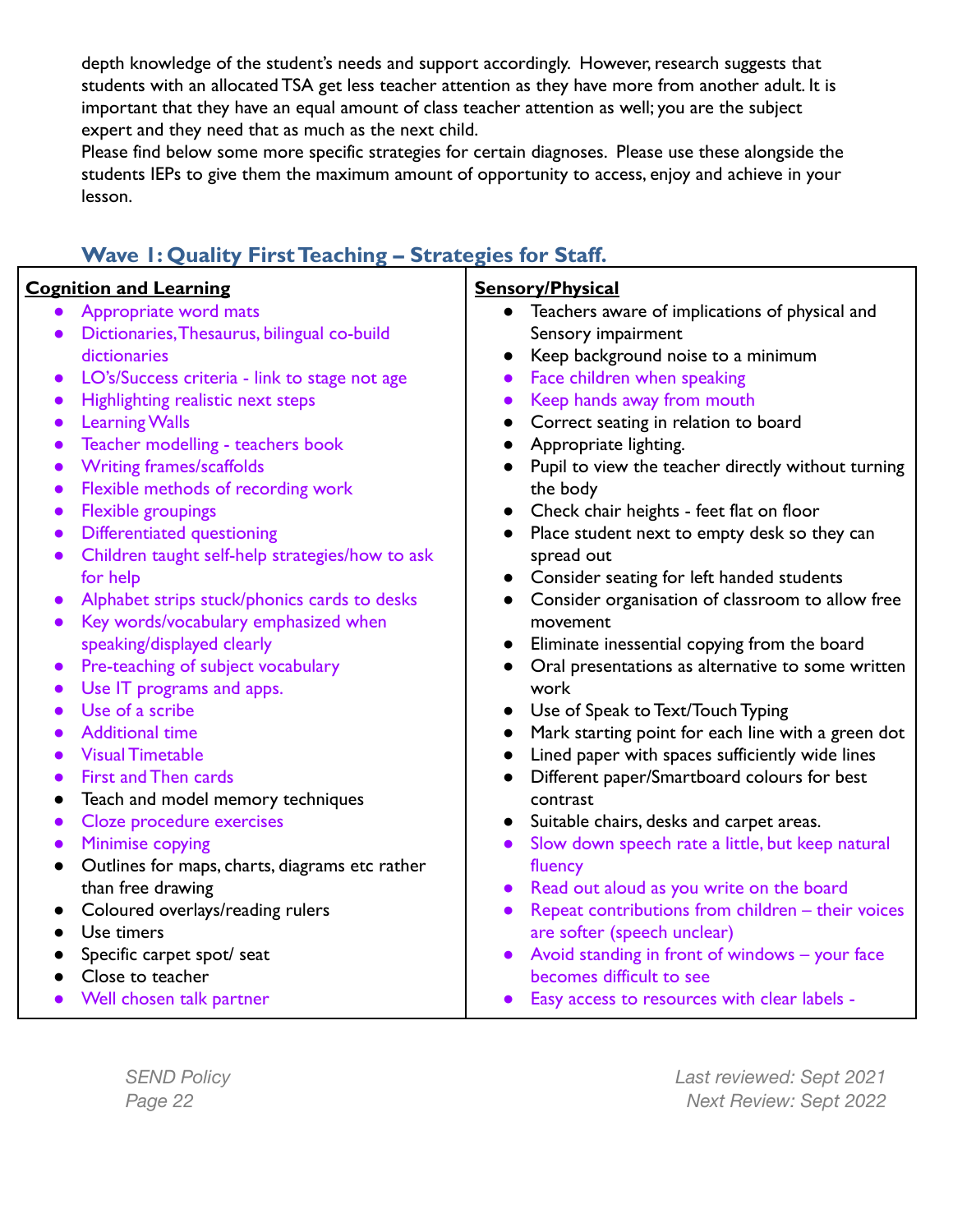| Labelled, organised resources<br><b>Use of Drama</b><br>Use of ICT - Explain Everything<br>Whiteboard available for notes, trying spellings,<br>record ideas<br>Uncluttered text - bullet points, clear font                                                                                                                                                                                                                                                                                                                                                                                                                                                                                                                                                                                                                                                                                                                                                                                                                                                                                                                                                                          | words/symbols/photos<br>Visual prompts in classroom.<br>$\bullet$<br>Length of activities appropriate to age of children.<br>Use of multi-sensory teaching approaches.<br>Variety of pencils/pens and pencil grips available<br>for use<br>Wobble cushions/Fidget toys<br><b>Writing slopes</b><br><b>Stress balls</b><br>Accessible toilets                                                                                                                                                                                                                                                                                                                                                                                                                                                                                                                                                                                                                                                                                                                                                                                                                           |
|---------------------------------------------------------------------------------------------------------------------------------------------------------------------------------------------------------------------------------------------------------------------------------------------------------------------------------------------------------------------------------------------------------------------------------------------------------------------------------------------------------------------------------------------------------------------------------------------------------------------------------------------------------------------------------------------------------------------------------------------------------------------------------------------------------------------------------------------------------------------------------------------------------------------------------------------------------------------------------------------------------------------------------------------------------------------------------------------------------------------------------------------------------------------------------------|------------------------------------------------------------------------------------------------------------------------------------------------------------------------------------------------------------------------------------------------------------------------------------------------------------------------------------------------------------------------------------------------------------------------------------------------------------------------------------------------------------------------------------------------------------------------------------------------------------------------------------------------------------------------------------------------------------------------------------------------------------------------------------------------------------------------------------------------------------------------------------------------------------------------------------------------------------------------------------------------------------------------------------------------------------------------------------------------------------------------------------------------------------------------|
| <b>Communication and Interaction</b><br>Morning check-ins<br>$\bullet$<br>Take time to find pupil's strengths<br>Whole School Behaviour Policy<br>$\bullet$<br>House Points/ Golden awards/Star Awards<br>$\bullet$<br>Golden Rules / Class code of conduct displayed<br><b>Learner Attributes</b><br>Growth Mindset taught and encouraged.<br>Positive praise and behaviour strategies used by<br>all adults<br>Good behaviour modelled by adults/peers<br>Circle time/PSHE in curriculum time.<br>Safeguarding training for all staff<br>$\bullet$<br>Targeted classroom seating/carpet plans<br><b>Zones of Regulation</b><br>Calming music<br>$\bullet$<br>Breaks between tasks<br>Kinaesthetic learning - practical activities<br>Clear targets, explanations and modelling<br>Quiet area for working<br>Visual timer to measure and extend time on task<br>Alternative seating at carpet time<br>Legitimise movement - pupil to take a message,<br>collect an item<br>Use 'fiddle toy'<br>Communicate in a calm, clear manner<br>Listen to the pupil - opportunity to explain their<br>behaviours<br>Restorative Justice<br>'Calming' exercises<br>Actively manage interactions | <b>Social/Emotional/Mental Health</b><br>Instructions kept clear and simple<br>$\bullet$<br>Slow down speech rate a little, but keep natural<br>fluency<br>Slow down - allow processing speed<br>Instructions broken down into manageable<br>chunks<br><b>Engaging Displays/Learning Walls</b><br>Pre-arranged cues for active listening - symbol,<br>noise<br>Visual timetables<br>Pictures of Key staff<br>$\bullet$<br><b>Checklists and task lists</b><br>Allow more thinking and talking time<br>Visual prompts, aids and resources<br>Structured routines<br>$\bullet$<br>Accessible equipment - labelled with pictures<br>Chunking of tasks<br>Provide examples pupils can refer to<br>'Rules' of good listening displayed<br>Teach self-help strategies-how to ask for help<br><b>Talk Partners</b><br>Access to a quiet, distraction free work station<br>Key words/vocabulary emphasized when<br>speaking/displayed clearly<br>Peer and self-assessment<br>Traffic light cards<br>Minimise use of abstract language<br>New vocabulary - reinforced at home<br>Do not limit use of rich and varied language<br>Teachers aware of implications of physical and |

*SEND Policy Last reviewed: Sept 2021 Page 23 Next Review: Sept 2022*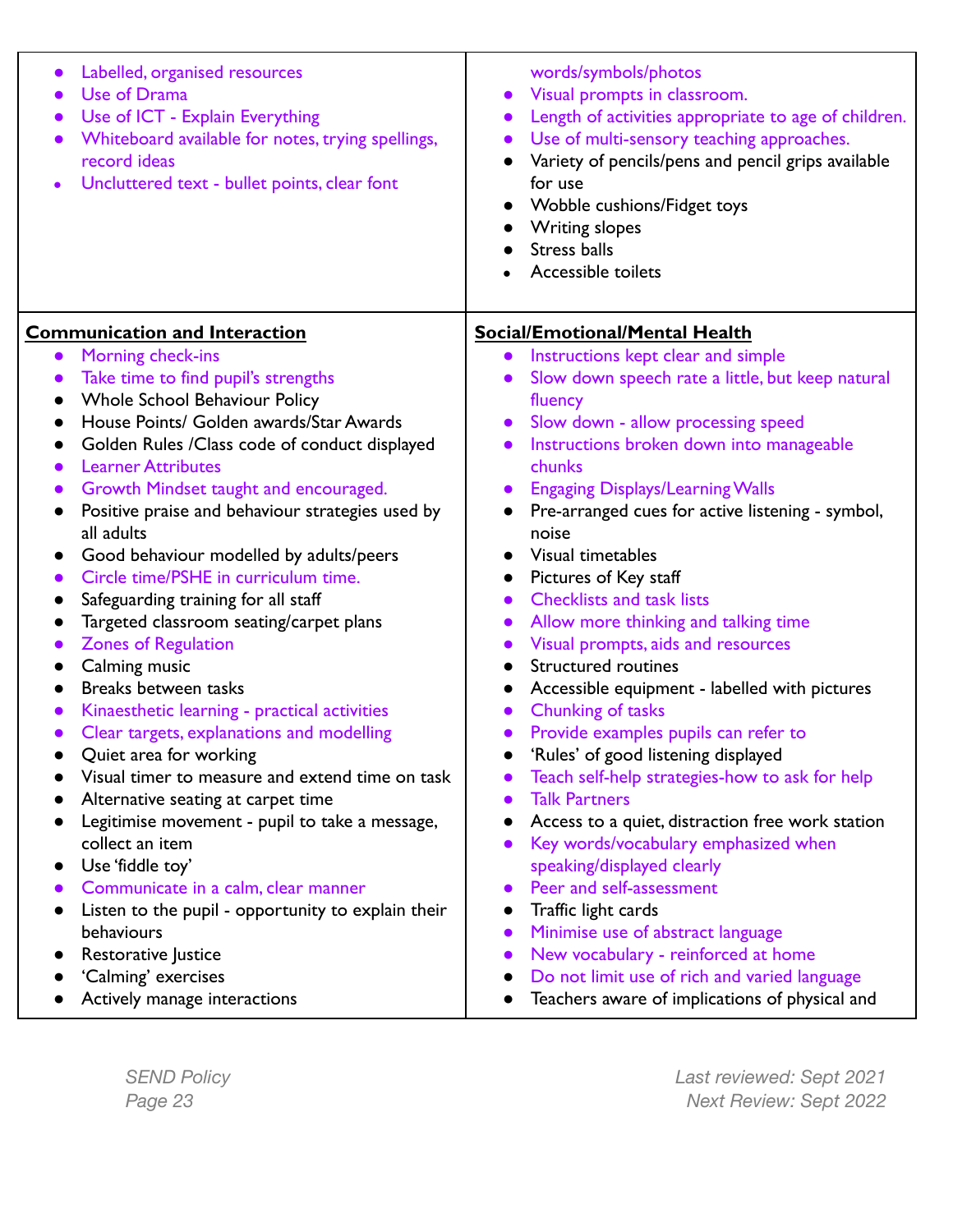● Playtime resources and equipment and active supervision

# Sensory impairment

Keep background noise to a minimum

\*Also suitable for EAL learners

#### **Supporting Pupils with SEMH**

No two pupils with SEMH are the same. Like any other pupils, what works with one may not necessarily work with another.The important thing is to keep trying to find the approach that works for the individual pupil.As a general rule, some of the following pointers may be helpful.

#### **Active and interactive teaching strategies**

Pupils who find it hard to sit still and concentrate may need opportunities to be 'doing' rather than listening, talking or writing. Make sure that pupils are given an active role, for example: when the class is reading and discussing text on the whiteboard you might give the pupil their own copy of the text to highlight or underline.

#### **Classroom organisation**

If a pupil can only sit and listen for five minutes at a time, don't expect them to sit still for 20 minutes. Set a target of six minutes at first, then seven, then eight... and plan something for the pupil to move away quietly to do when they have met the target.

*SEND Policy Last reviewed: Sept 2021 Page 24 Next Review: Sept 2022*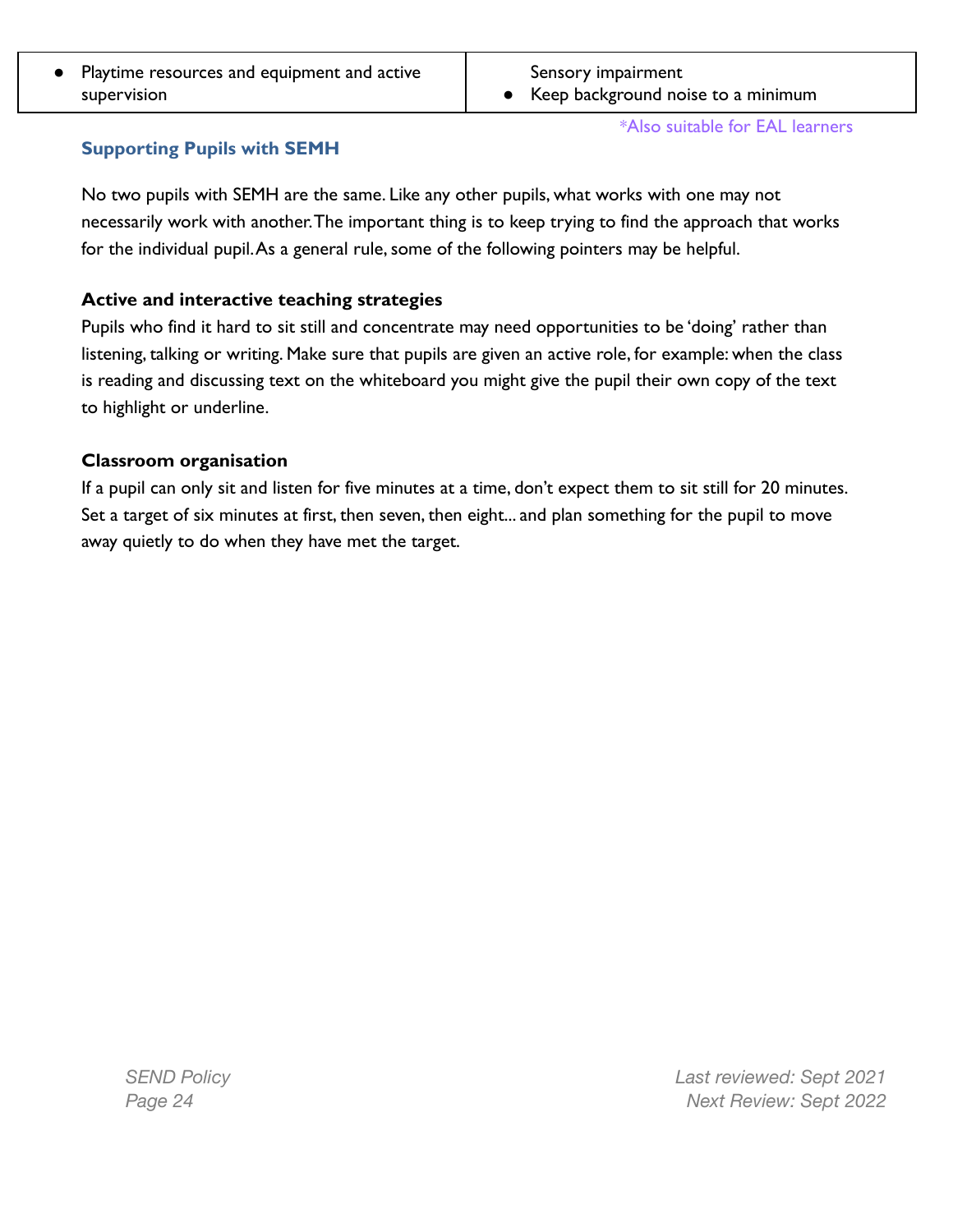#### **Effective use of ICT**

This often helps to motivate pupils who are switched off by conventional forms of presentation and recording. Possible examples include:

- Using the internet to research a topic
- Predictive word-processing software and on-screen word grids to support writing
- Opportunities to create presentations
- Using software that allows pupils to explore social situations from different viewpoints

#### **Structure and predictability**

- Display and repeat rules clearly
- Firmly establish and practice classroom routines regularly and give advance warning of any changes to regular events.
- Ensure that boundaries are explicitly clear and that the consequences for breaching them are consistently applied at all times

#### **Help in learning to work independently**

Many pupils with SEMH find it difficult to work independently.They may need to be taught core routines for certain tasks.They can then practice these routines, with progressively less help, until they can tell and show you what they have to do when set a certain type of task. Give them independent tasks that have been demonstrated to the whole class – e.g. sometimes it helps to give them more complex independent tasks towards the end of the week, when they have seen other pupils demonstrate what they have learnt in the plenary.

#### **Using clear guidelines**

Give very clear guidelines, for instance:'I expect you to have produced at least four sentences by ten past ten. I will be asking you then to share them with your writing partner'.

#### **Visual prompts**

Use visual prompts to support the pupil's learning, for example:

- Pictorial task cards
- Writing frames
- Word mats
- Relevant classroom displays
- A crib card listing self-management ideas, e.g. for 'Five things to do if you are stuck with your work'

*SEND Policy Last reviewed: Sept 2021 Page 25 Next Review: Sept 2022*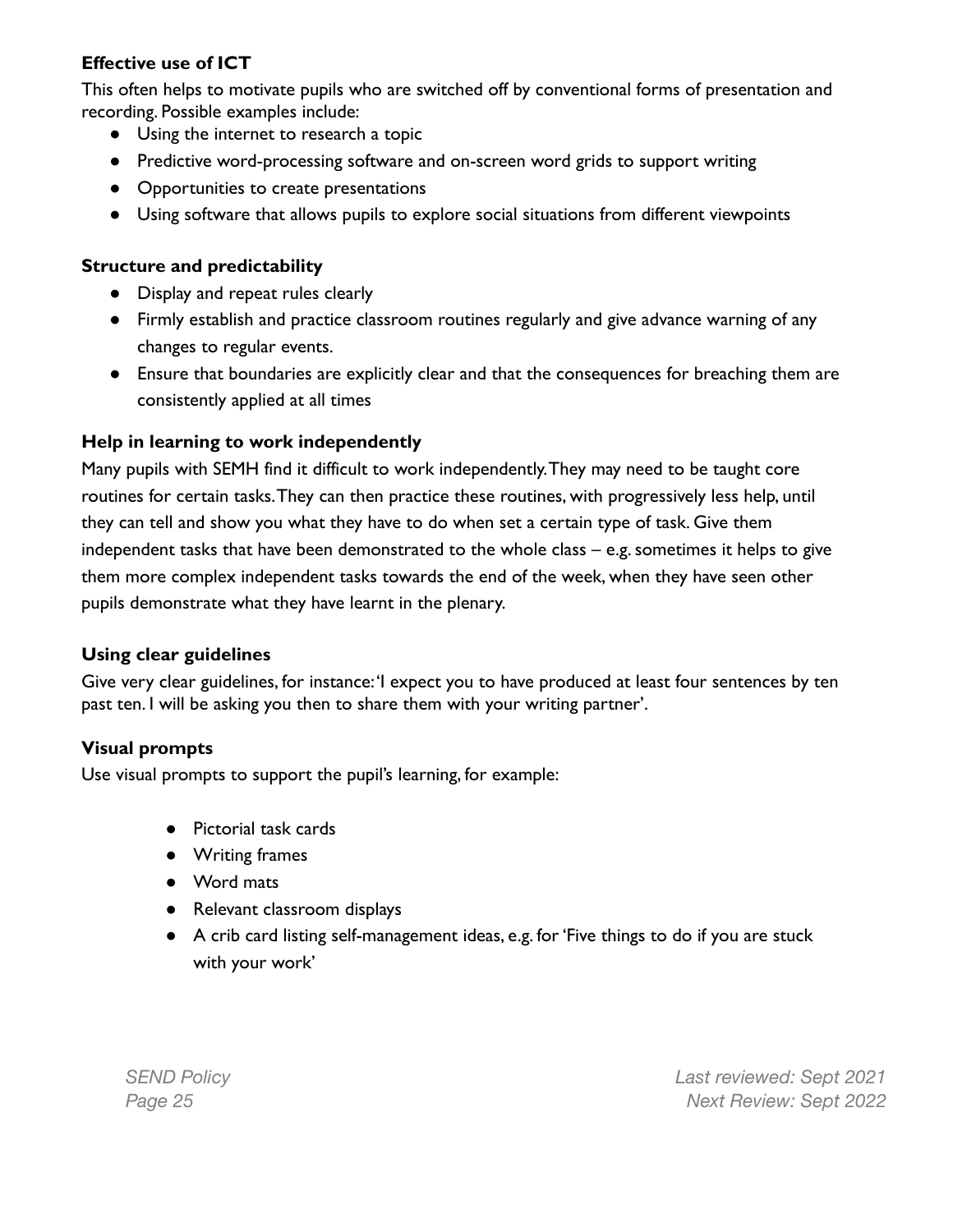#### **Focus on the positive**

- Using eye contact and non-verbal signals, wherever possible, to let the pupil know when their behaviour is inappropriate
- Ensuring that corrective feedback is discrete and personal try not to engage in a public classroom confrontation
- Labelling the behaviour and not the pupil
- $\bullet$  Reminding pupils of a rule when they start to misbehave, rather than telling them off e.g. 'John, the rule in this school is that we put up our hand to answer'
- Using the language of choice to remind pupils when they start to misbehave
- If the pupil does not respond when reminded about a rule, giving them the choice of following the rule or accepting a sanction or consequence that is part of the classroom/school agreement
- When a pupil misbehaves, making a conscious effort to 'catch them being good' and praise them as quickly as possible, to help rebuild the relationship and give the pupil a way back to behaving well.

#### **Describe the behaviours that you want to see**

Keep the language positive, for example:

- When the pupil misbehaves, saying what you want them to do, rather than what you don't want – e.g. 'John, I want you to keep your hands on the table' instead of 'John, stop bothering Paul'
- Making a point of praising a pupil who is keeping to the rule
- Making sure that praise describes exactly what the pupil has done e.g.'Well done for…' rather than 'Good girl'.

### **Supporting students with communication and interaction needs**

- 1. Always use a pupil's name when giving an instruction to 'cue them in'. Ensure that they are looking at you and attending. Ensure that the pupil is listening to what you are saying and listen to them when they are talking to you, so that you model good listening.
- 2. Give instructions one at a time if necessary and in sequential order. Keep them short and simple.
- 3. Be aware of your use of non-verbal body language and facial expressions.
- 4. Use questions appropriate to their level of understanding and ensure that their understanding is checked, maybe by a support assistant.
- 5. Check that the pupils understand the vocabulary you are using avoid idioms and words that have more than one meaning, as well as irony and sarcasm. If you do use difficult words or sentences, make sure they are explained.
- 6. Ensure that pupils are in a position where they can see and hear you clearly and think carefully about grouping and who is sitting where – avoid seating them next to an open window or doorway where noise and disruptions may make it harder for them to pay attention and

*SEND Policy Last reviewed: Sept 2021 Page 26 Next Review: Sept 2022*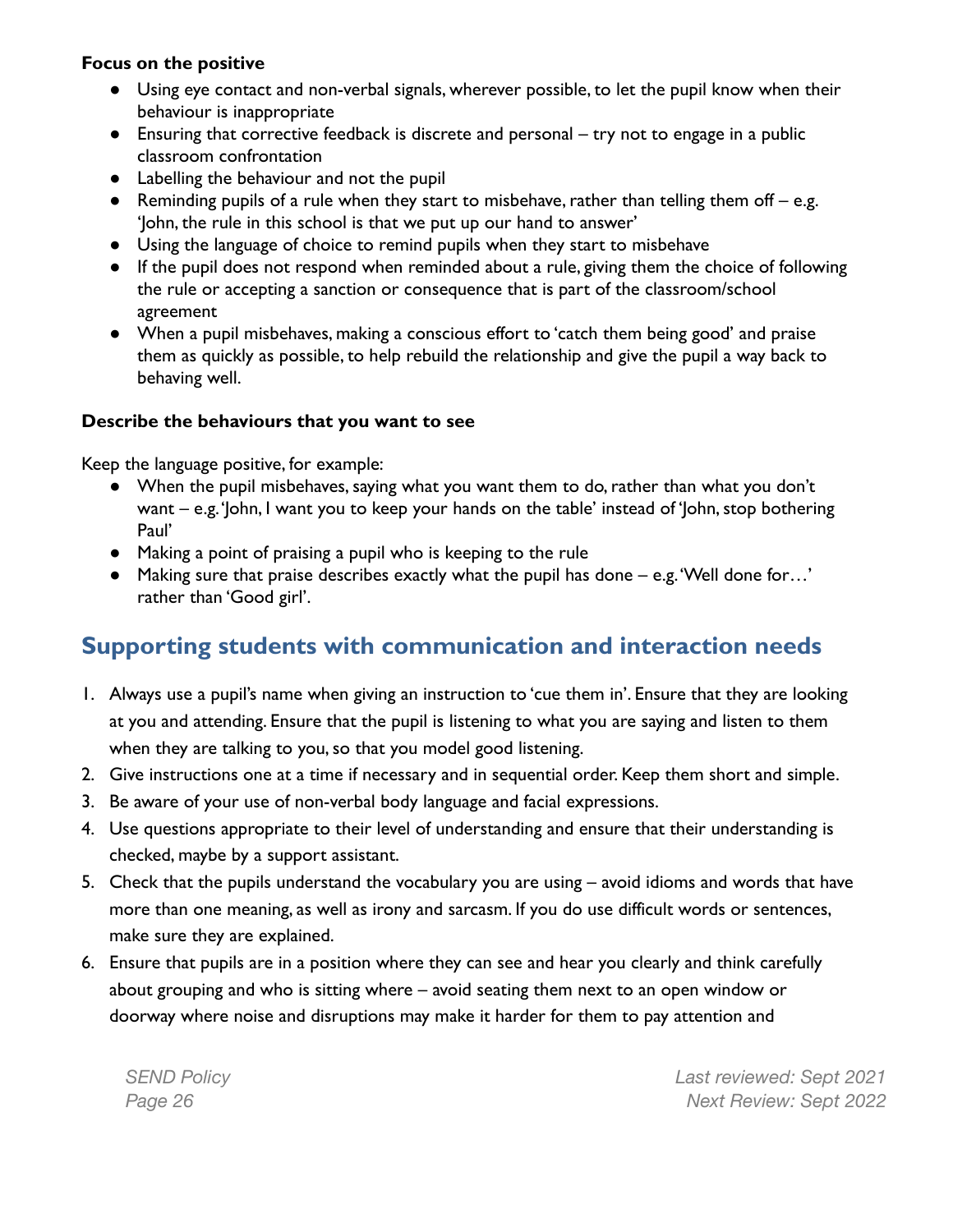concentrate.

- 7. Where possible use symbol cards and other communication aids, have easily accessible topic word-banks to help with vocabulary and use visual timetables to aid the pupil's organisation skills.
- 8. Create opportunities for pupils to talk about what they are interested in and to share ideas/thoughts with a partner.
- 9. Adapt tasks by breaking down instructions, provide alternative inputs and suggest alternative ways of recording learning.
- 10. Use ICT, for example, a recording microphone instead of writing, word processing packages and speech recognition software.
- 11. Facilitate opportunities for pupils to develop awareness of what they do and don't understand and encourage them to recognise and employ learning strategies that help them most and encourage them to ask for clarification and further explanation when needed.
- 12. Provide individualised targets on their desk.

*SEND Policy Last reviewed: Sept 2021 Page 27 Next Review: Sept 2022*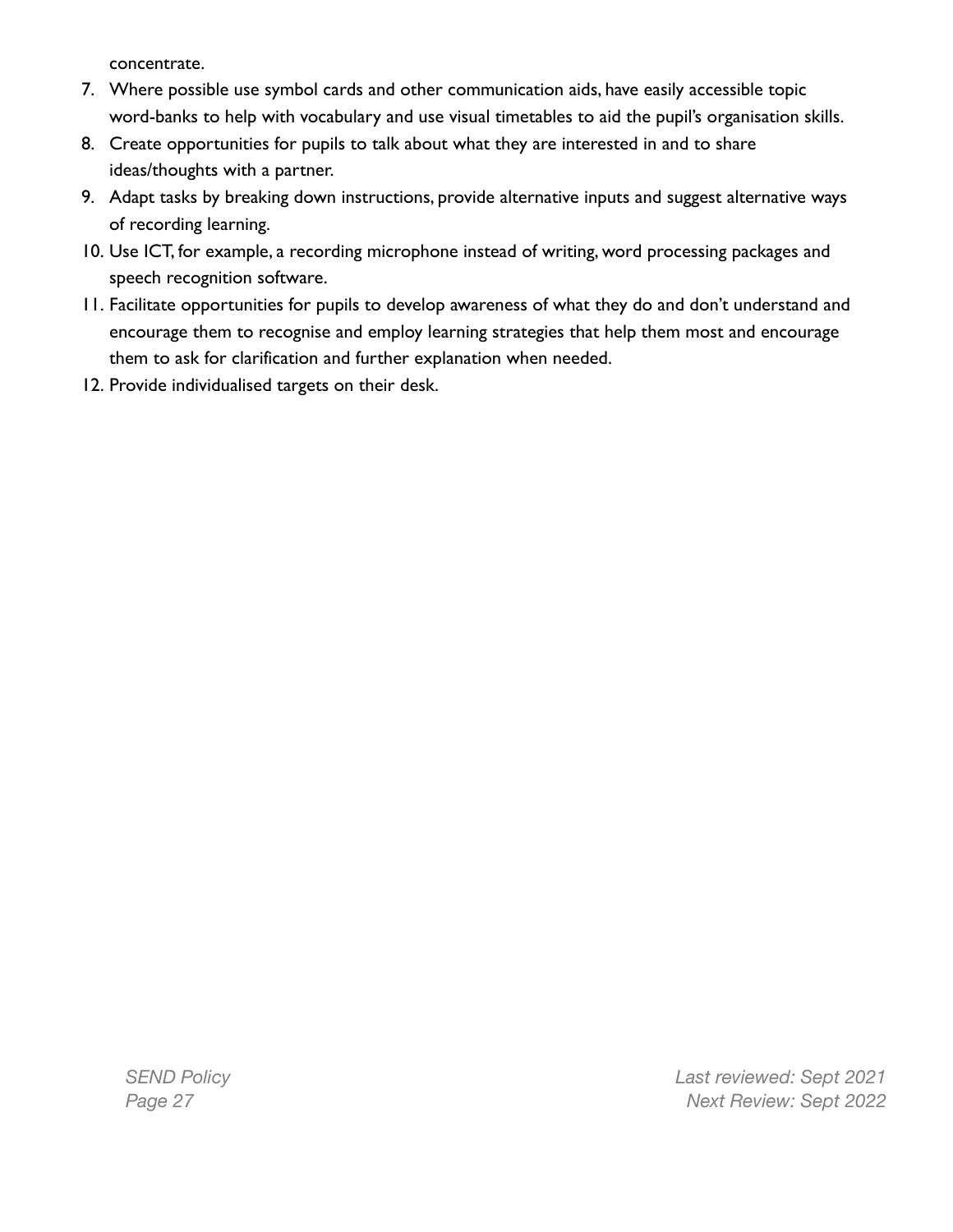A learning environment that supports language and communication will aid the learning of all pupils.

#### **Multi-sensory approaches**

To provide the best possible opportunity for pupils to understand and retain information, we should use and incorporate a repertoire of multi-sensory approaches.

- **●** Use a full range of media, for example, visual and hands-on materials such as symbol/vocabulary charts, written questions, concept maps, writing frames.
- **●** Be aware of the different ways pupils like to learn.
- **●** Use all forms of ICT (assistive technology and technology to enable learning).
- **●** Offer a range of ways of recording responses to a task.

#### **Working for pupil independence**

All pupils should be able to participate in classroom dialogue. Plan for involvement by:

- Providing plenty of opportunity for pupil participation
- Carefully scaffolding questions to build confidence
- Ensuring that you and other adults hold back and give pupils time to talk
- Making explicit links to previous learning
- Ensuring that pupils are familiar with the range of resources they could use
- Identifying with the pupil a source of assistance when they have a problem in the lesson, for example, a named peer, an appropriate adult.

#### **Adult–pupil communication: listening, questioning and talking**

Think carefully about how you communicate with pupils. Consider your input with regard to length and complexity of language and type of questions.

- Prepare appropriate questions for individuals/groups and aim to use open questions. Consider the range and level of questions that can be accessed by different pupils and adjust accordingly.
- Give pupils time to think about answering questions.
- Encourage discussion with peers in advance of feeding back to the group or answering questions.
- Teach pupils to ask for help, using supports for this, such as a visual prompt on the whiteboard.
- Check for understanding, perhaps involving other adults in the class.
- Accept all attempts from pupils to show their knowledge and understanding, both orally and when recording.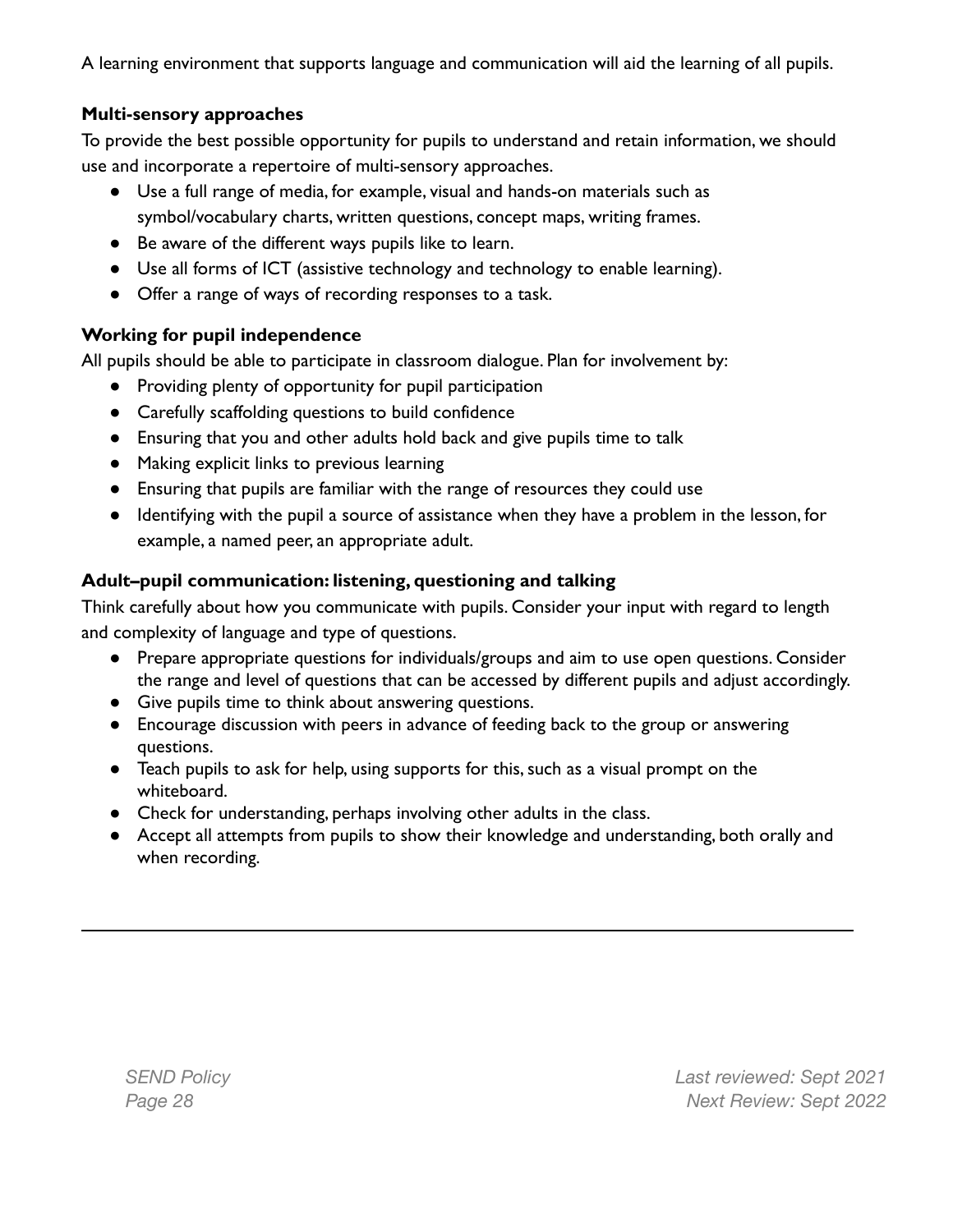### **Supporting students on the autism spectrum**

#### **Top tips:**

- Clear instructions step by step, one at a time, routines and consistency
- Visual prompts
- Use their name first
- Allow processing time
- Same seats in class move other pupils to them in group work if possible.
- If they may need to leave the room, sit them close to the door to minimise disruption
- Use literal language no sarcasm or idioms e.g. put your thinking caps on

## **Supporting students with dyslexia**

Below are a few ideas for making your classroom more dyslexia friendly.This is not an exhaustive list and it should be remembered that every pupil will have different needs and favourite ways of recording, etc. Don't forget to ask the pupil what works for him/her.

| Ideas for print and layout of text on the page                                      |                                                  |  |
|-------------------------------------------------------------------------------------|--------------------------------------------------|--|
| off-white for<br>Use<br>paper and screen                                            | Use a minimum of 12 pt or ideally 14 pt type     |  |
| backgrounds on computers and interactive<br>whiteboards. (Some pupils prefer pastel | in written text.                                 |  |
| colours, while others prefer cream. Where                                           |                                                  |  |
| possible, offer white or colour as a matter of                                      |                                                  |  |
| course, so pupils have a choice.)                                                   |                                                  |  |
| Use fonts such as Arial (or other sans serif                                        | Keep lines left justified with a ragged right    |  |
| font).                                                                              | edge.                                            |  |
| Use a line space between paragraphs to break                                        | Use wide margins and headings to break up        |  |
| up text.                                                                            | text.                                            |  |
| Use images (pictures and/or symbols) to                                             | Use bold to highlight, as italics or underlining |  |
| support text.                                                                       | can make words appear to run together.           |  |
| Where possible, use bulleted or numbered                                            | Write<br>clear.<br>concise<br>and<br>sentences   |  |
| lists rather than continuous prose.                                                 | instructions.                                    |  |
| Keep sentence length to a minimum.                                                  | The active rather than the passive voice         |  |
|                                                                                     | increases readability.                           |  |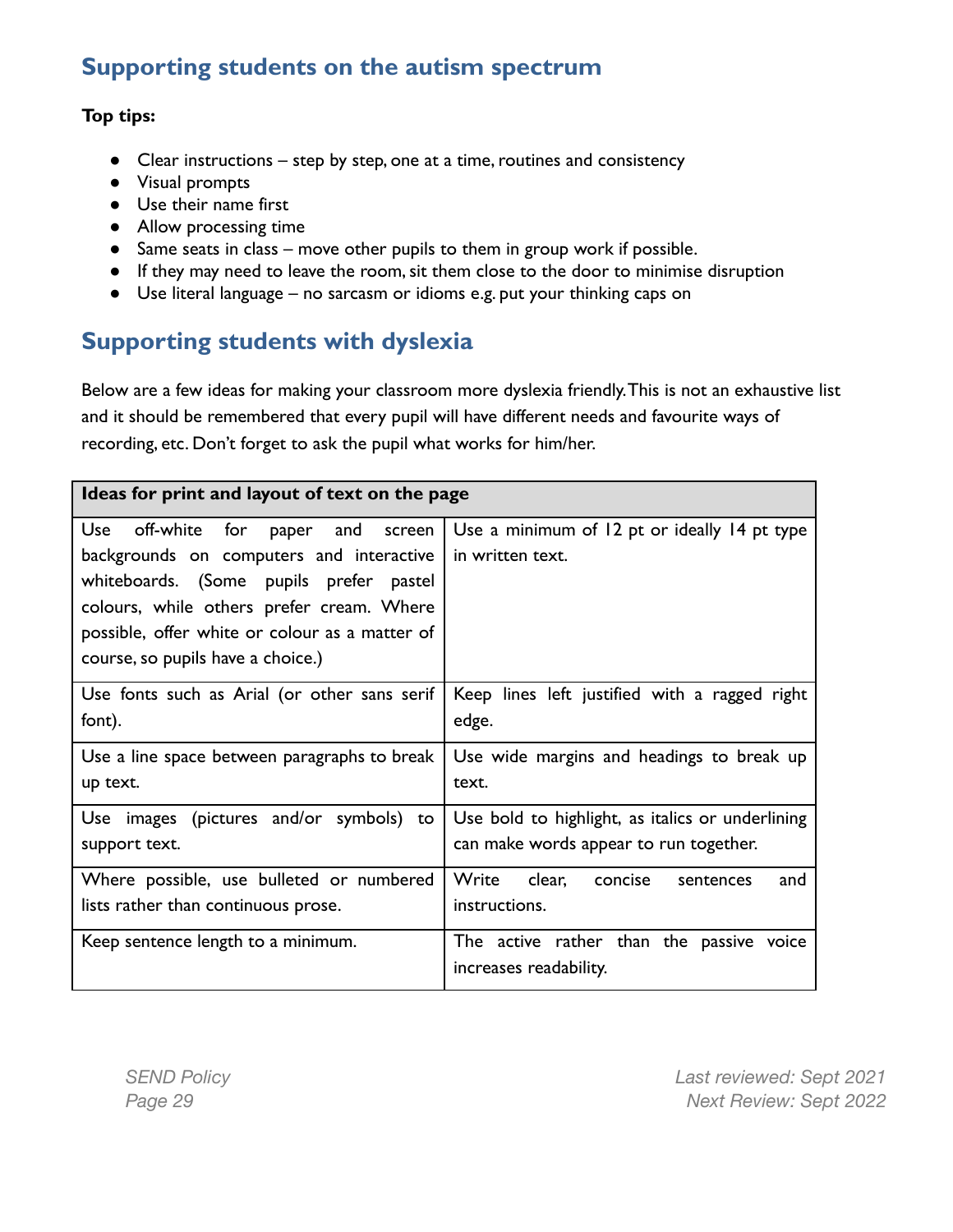| Use flow charts to represent information<br>visually wherever possible.                                                                                                                                                                                                                                 | Keep paragraphs short, with headings and<br>sub-headings.                                                                                                                                                       |
|---------------------------------------------------------------------------------------------------------------------------------------------------------------------------------------------------------------------------------------------------------------------------------------------------------|-----------------------------------------------------------------------------------------------------------------------------------------------------------------------------------------------------------------|
| Approaches that you can actively encourage                                                                                                                                                                                                                                                              |                                                                                                                                                                                                                 |
| Use, and encourage pupils to use, alternative<br>ways of recording;<br>• drawing<br>• diagrams<br>• voice recording<br>• video<br>• annotated still photographs.                                                                                                                                        | pupils<br>Encourage<br>structured<br>to<br>use<br>approaches such as mapping ideas out under<br>different headings.                                                                                             |
| Multi-sensory approaches, e.g. making things<br>visual and, where appropriate, using 'concrete'<br>objects, so that pupils can touch and smell.                                                                                                                                                         | Make sure pupils have 'buddies' to support<br>them at appropriate times, e.g. when they are<br>tackling a task in an area that they are not<br>confident in.                                                    |
| Build pupils' confidence through working from<br>the known $-$ e.g. using or making resources<br>based on pupils' own experiences and that use<br>familiar vocabulary, or developing vocabulary<br>and<br>understanding through<br>modelling,<br>questioning and asking for clarification.              | Use frequent targeted praise as pupils achieve<br>objectives. This may need to be discreet.                                                                                                                     |
| homework or<br>other<br>Always give<br>out<br>independent study tasks well before the end<br>of the lesson, and make sure they remain<br>pupils. Taking rapid<br>available to<br>notes<br>accurately at the end of a lesson is not an easy<br>skill to acquire for dyslexic pupils (or many<br>others). | As discreetly as necessary, make sure dyslexic<br>pupils can see prompts or displays showing<br>ways to form letters and numbers, to help<br>pupils get them the right way round - 'b' and<br>'d', for example. |
| Build in plenty of opportunities to develop<br>speaking and listening skills. Research has<br>clarified the role this has in the development<br>of reading and writing.                                                                                                                                 |                                                                                                                                                                                                                 |

**Note:** You should also be aware of the demands of websites that pupils are likely to use when searching for information. Plan so that pupils use sites that you have checked for accessibility, including the capacity to change the font type and size and the background.

*SEND Policy Last reviewed: Sept 2021 Page 30 Next Review: Sept 2022*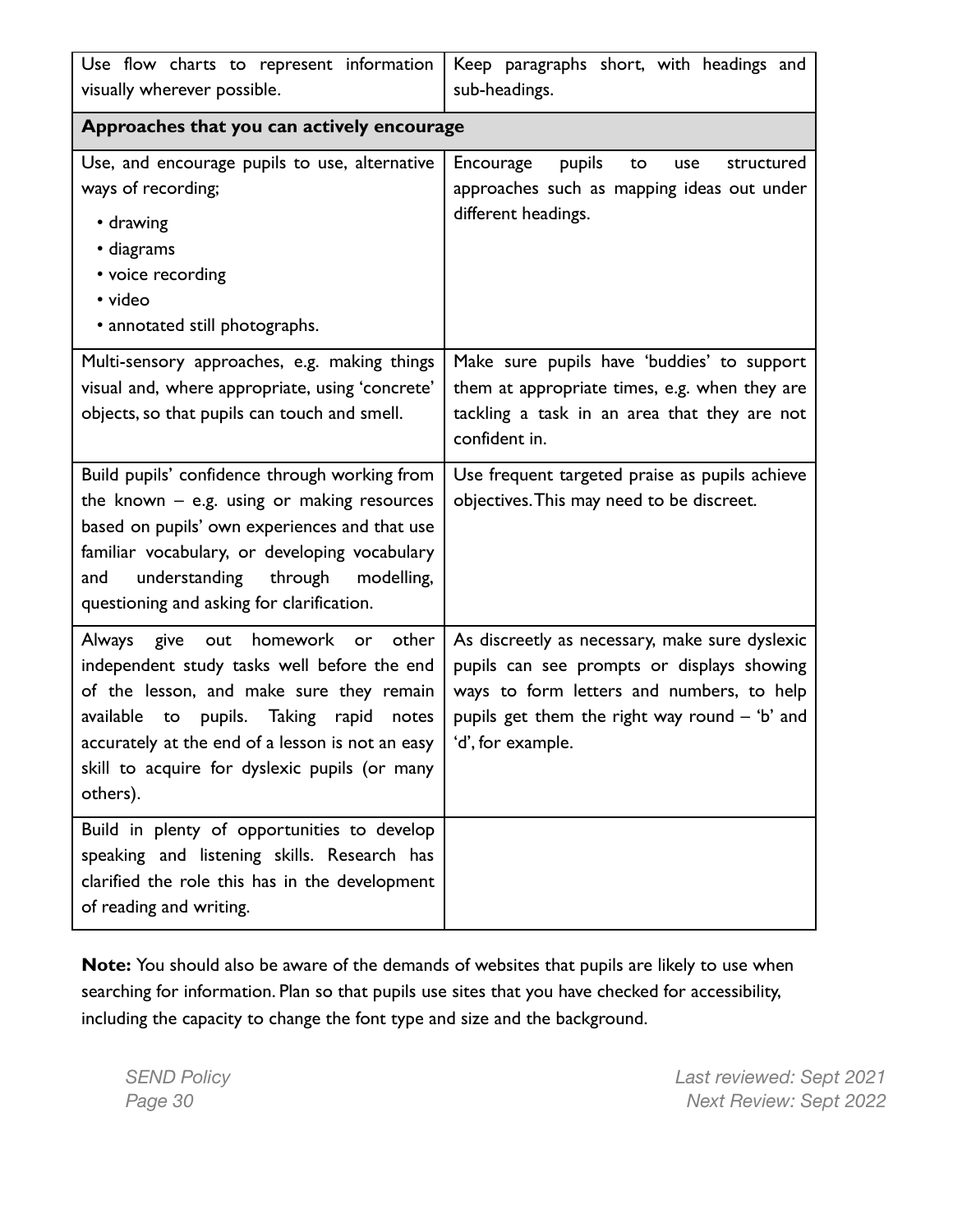*SEND Policy Last reviewed: Sept 2021 Page 31 Next Review: Sept 2022*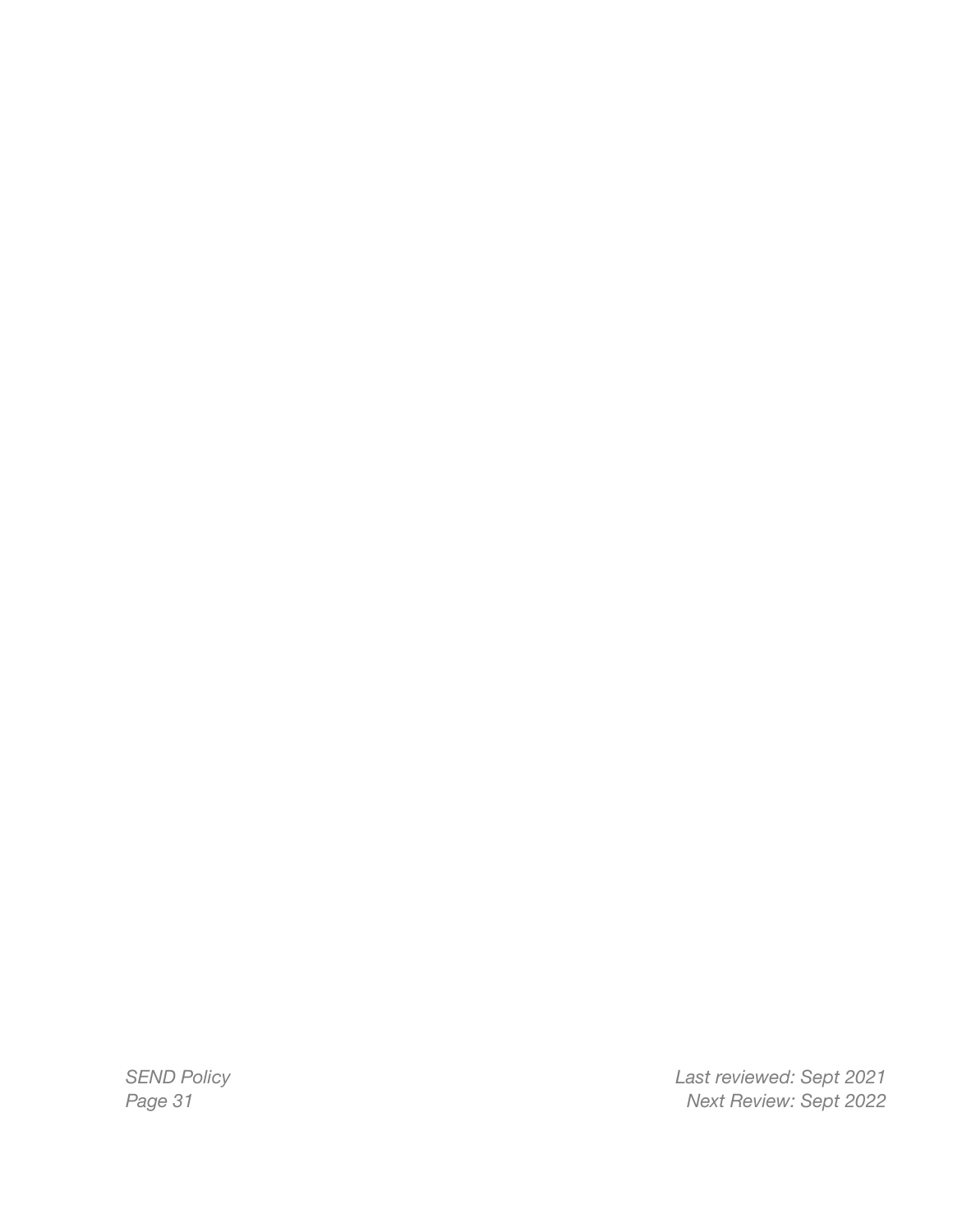# **Supporting students with a hearing impairment**

- Seating position the student should sit near to and facing the teacher. If possible, the student should also be able to see the other pupils in the class. Make sure the lighting is good – so that the student can see the speaker's face clearly.
- Try not to move around the room when speaking.
- Keep background noise to a minimum noise will mask a speaker's voice. This includes classroom chatter, noise from outside the classroom e.g. corridors. It may be helpful to keep the classroom door shut to minimise peripheral noise.
- Encourage Active Listening all pupils need to be trained to be active listeners. Rules for Active Listening
	- 1. To look at the speaker.
	- 2. To sit quietly.
	- 3. Think about the words.
- Make sure that you have the pupil's attention before speaking
- Encourage the use of clarification strategies the student should be supported to ask for repetition or clarification if he or she has misheard or misunderstood. Be prepared to repeat, rephrase, explain, simplify or clarify if the student does not understand.
- Foster good turn taking include the student in group discussions by making sure one person talks at a time and mark the speaker e.g. name the person speaking.
- Repeat or paraphrase what another pupil has said, as distant or quiet voices can be hard to hear.
- Reinforce oral language with visual aids write key / new words on board with meanings. Use picture cards or objects as reinforcement tools.
- Give time for the student to process information or instructions try to use short chunks of sentences.

*SEND Policy Last reviewed: Sept 2021 Page 32 Next Review: Sept 2022*